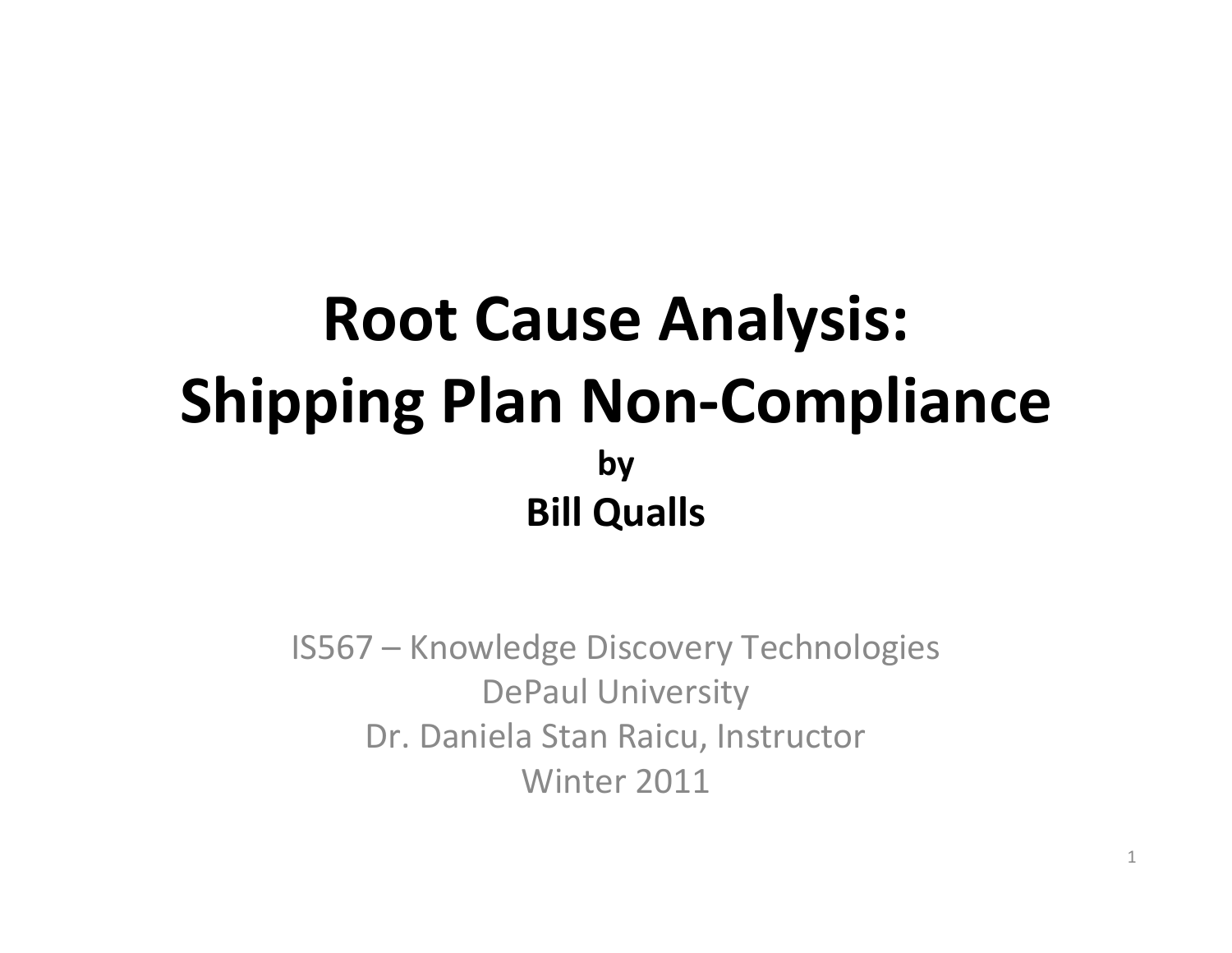

### SCM meets PA

• "Customarily, supply chains have focused on day-to-day operations: The demand isforecasted, materials are sourced to meet that demand, production plans arecreated based on availablemanufacturing assets, and then produced material is shipped per requirement. The focus is on execution, not on improvingdecision-making, and execution is whatthe traditional SCM and ERP systems aremeant to do." (emphasis added)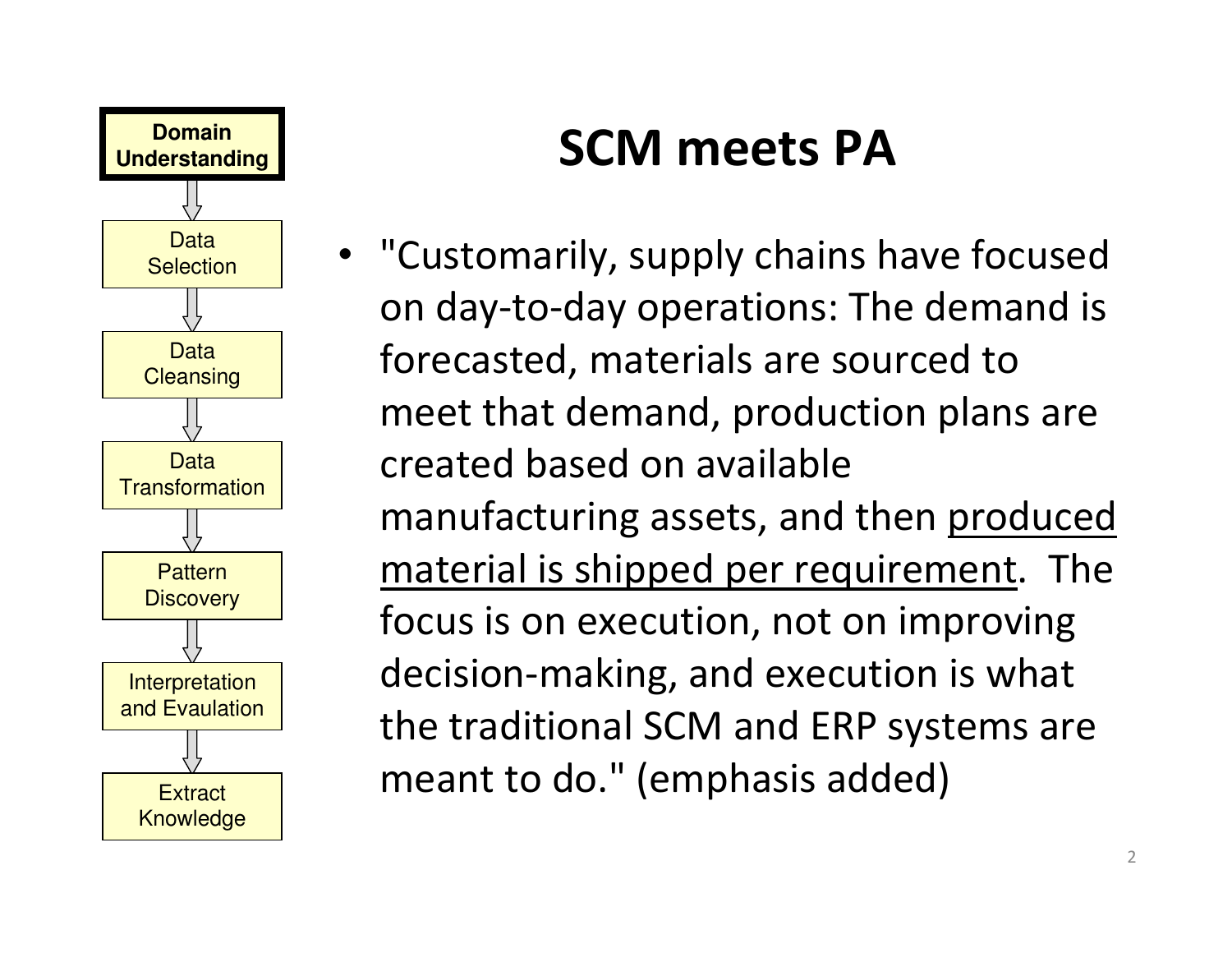

### SCM meets PA

• "With predictive analytics... manufacturers can leverage the datawithin their legacy systems to derive realtime insights and use that information tooptimize future decisions: What will bethe impact of increasing prices on demand? Which promotion will have a higher impact on sales? We have limited production capacity - should we produce more of Product A or more of product Bto meet our revenue and margin goals?" $^{\rm 1}$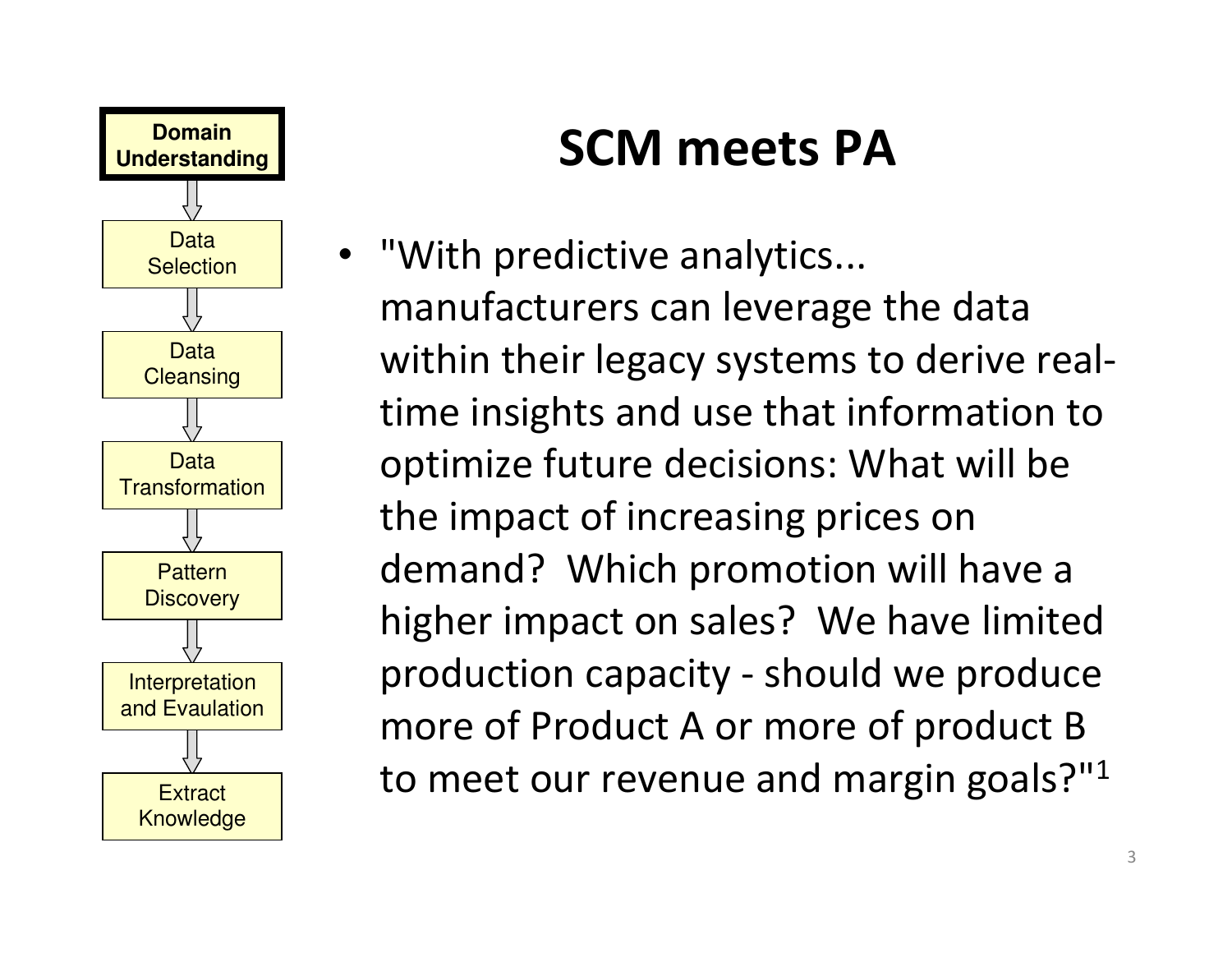

## Domain Understanding

- Problem: My client's plants are not shipping product in compliance with theirshipping plans.
- Client's measure of choice is Mean Absolute Percent Error (MAPE) defined as: abs(plan - actual) / plan, a commonlyused measure of forecast accuracy.
- My goal is to identify relationships in thedata which might be root causeindicators of plan compliance and noncompliance.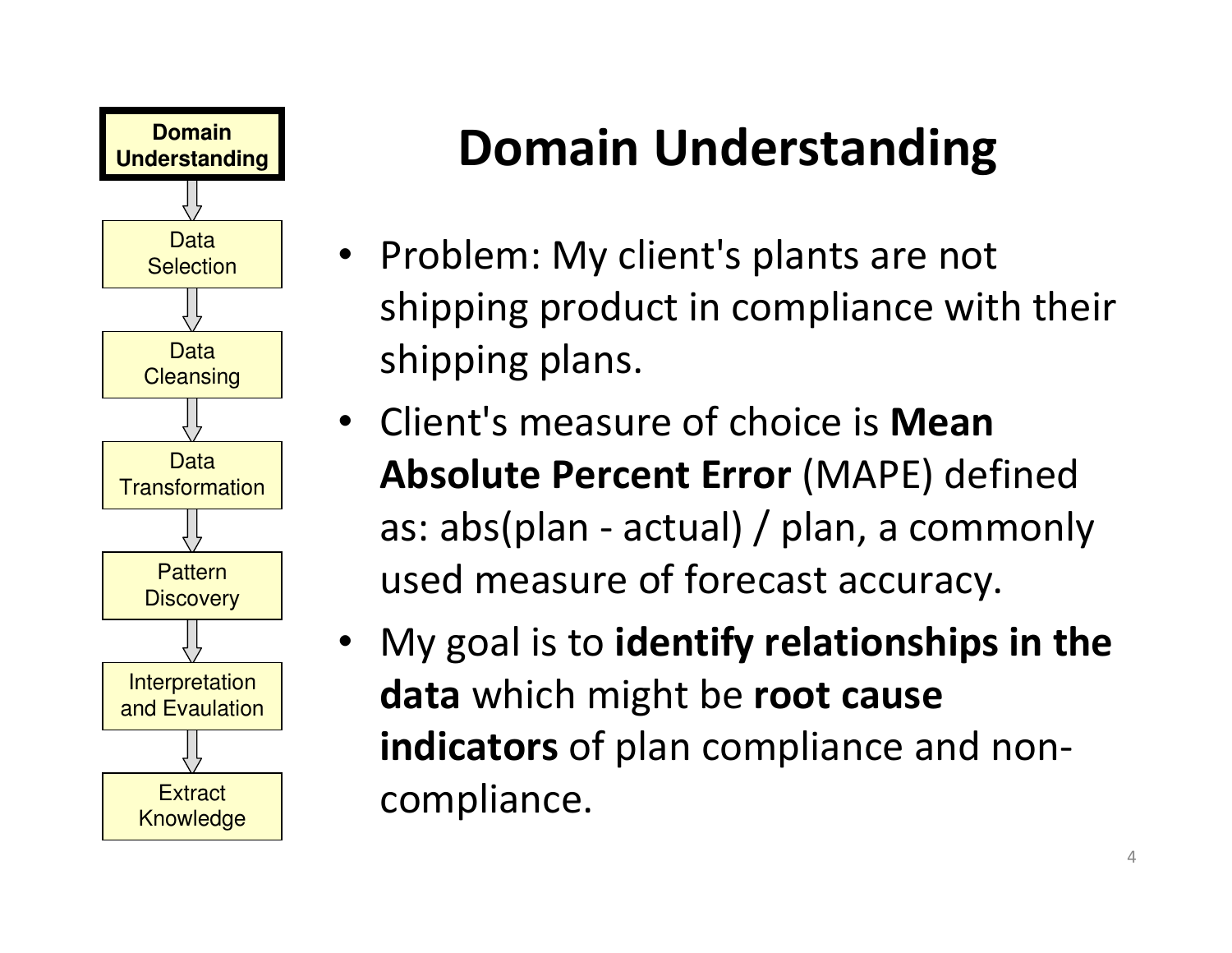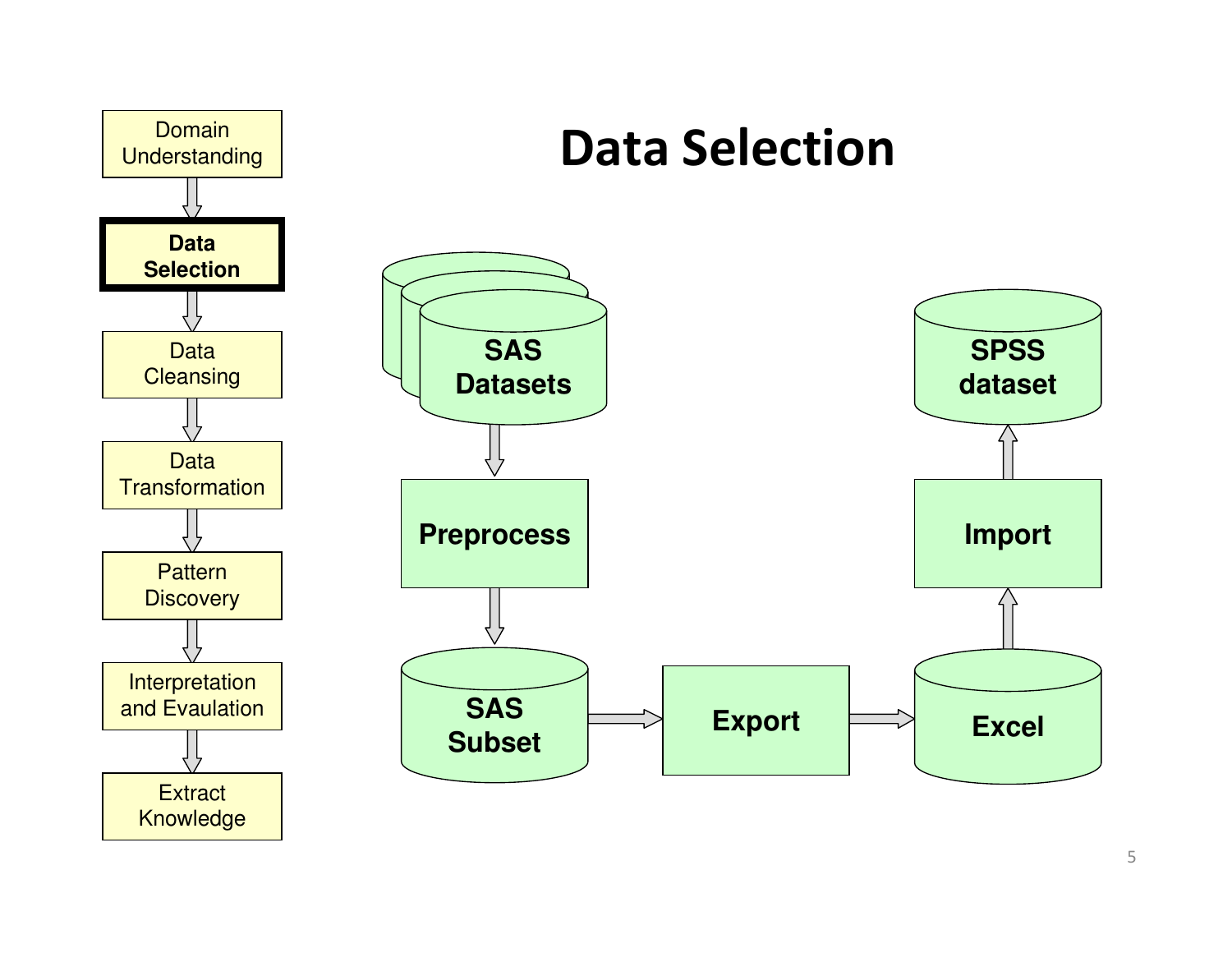

# Data Selection

- Source plant
- •Source plant type (Plant, Copacker, DC)
- •Source plant business unit
- •Source plant region
- •Destination plant
- •Destination plant type
- •Material group
- Shipping mode (Truck, Rail) •
- •Product volume ranking (ABCD)
- •Week (1-6)
- •Item
- Pallets planned •
- Pallets shipped
- MAPE ← dependent variable  $\bullet$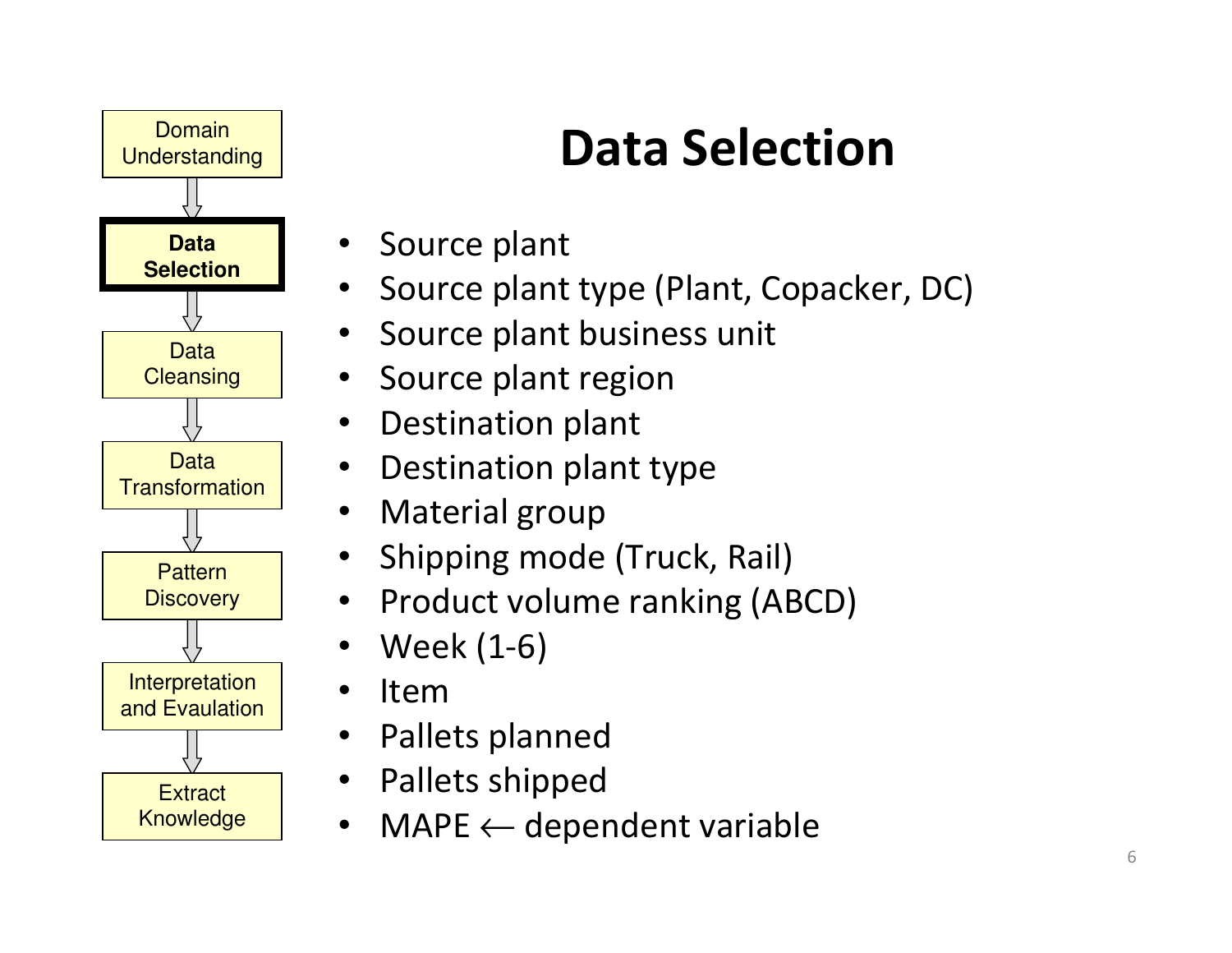

# Data Cleansing

- Data cleansing was performed in SAS programs which created the data used inthis process.
- Including
	- **Links of the Common**  $-$  filter raw materials
	- and the state of the  $-$  filter shipments with negative amounts
	- **Links of the Common**  $-$  filter preliminary plans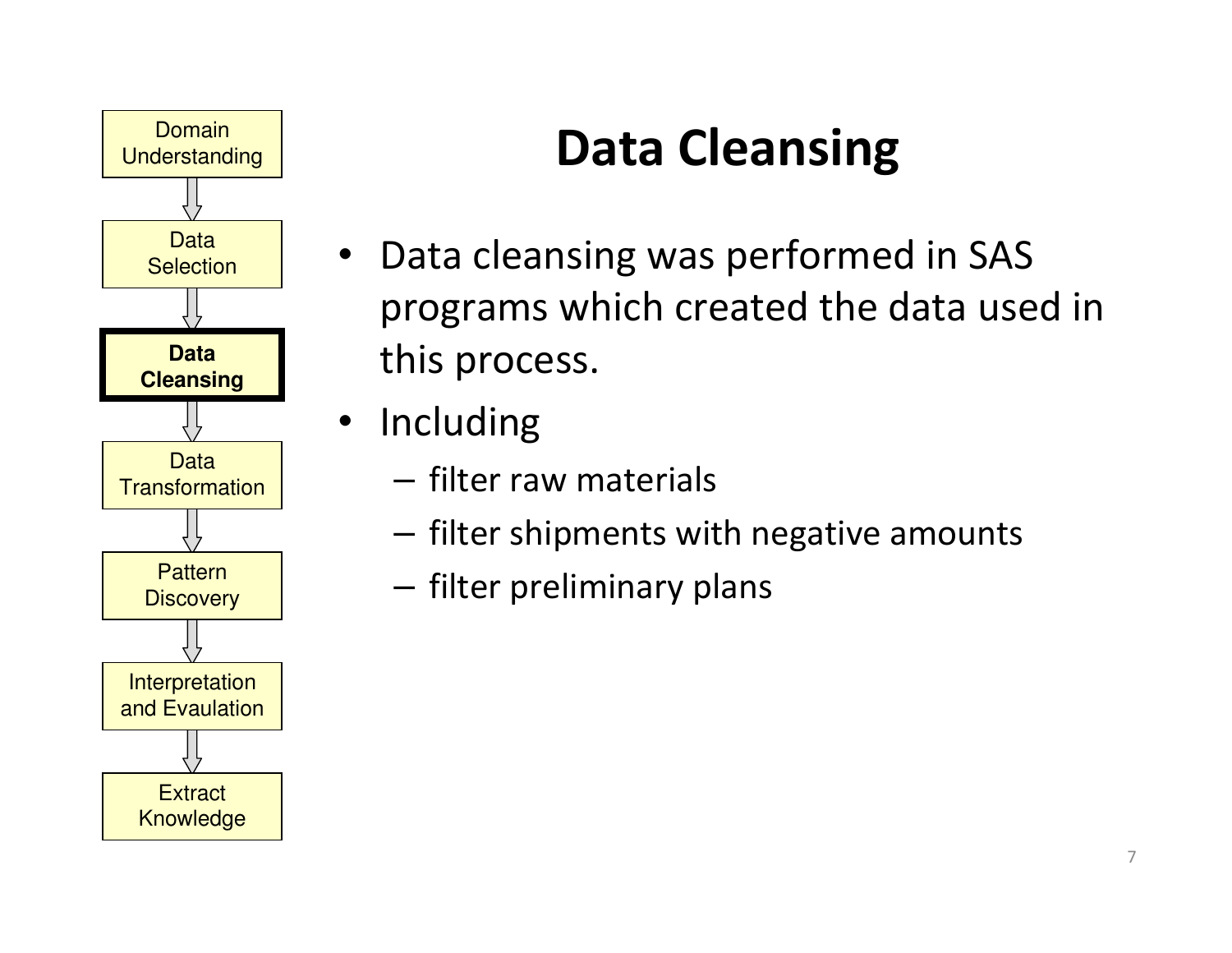

## Data Transformation

- • About MAPE:
	- **Links of the Common**  $-$  MAPE = undefined (missing) when plan = 0
	- **Links of the Common**  $-$  MAPE = 0 when plan = actual
	- **Links of the Common** MAPE > 0 when actual < plan
	- **Links of the Common**  $-$  MAPE = 1 when actual = 0 or twice the plan
	- **Links of the Common**  $-$  MAPE  $> 1$  when actual less than half of plan
- To get clean classifications I used:
	- and the state of the  $-$  If (0 <= MAPE<= .2)  $\rightarrow$  "Best"
	- – $-$  If (MAPE >= .8)  $\rightarrow$  "Worst"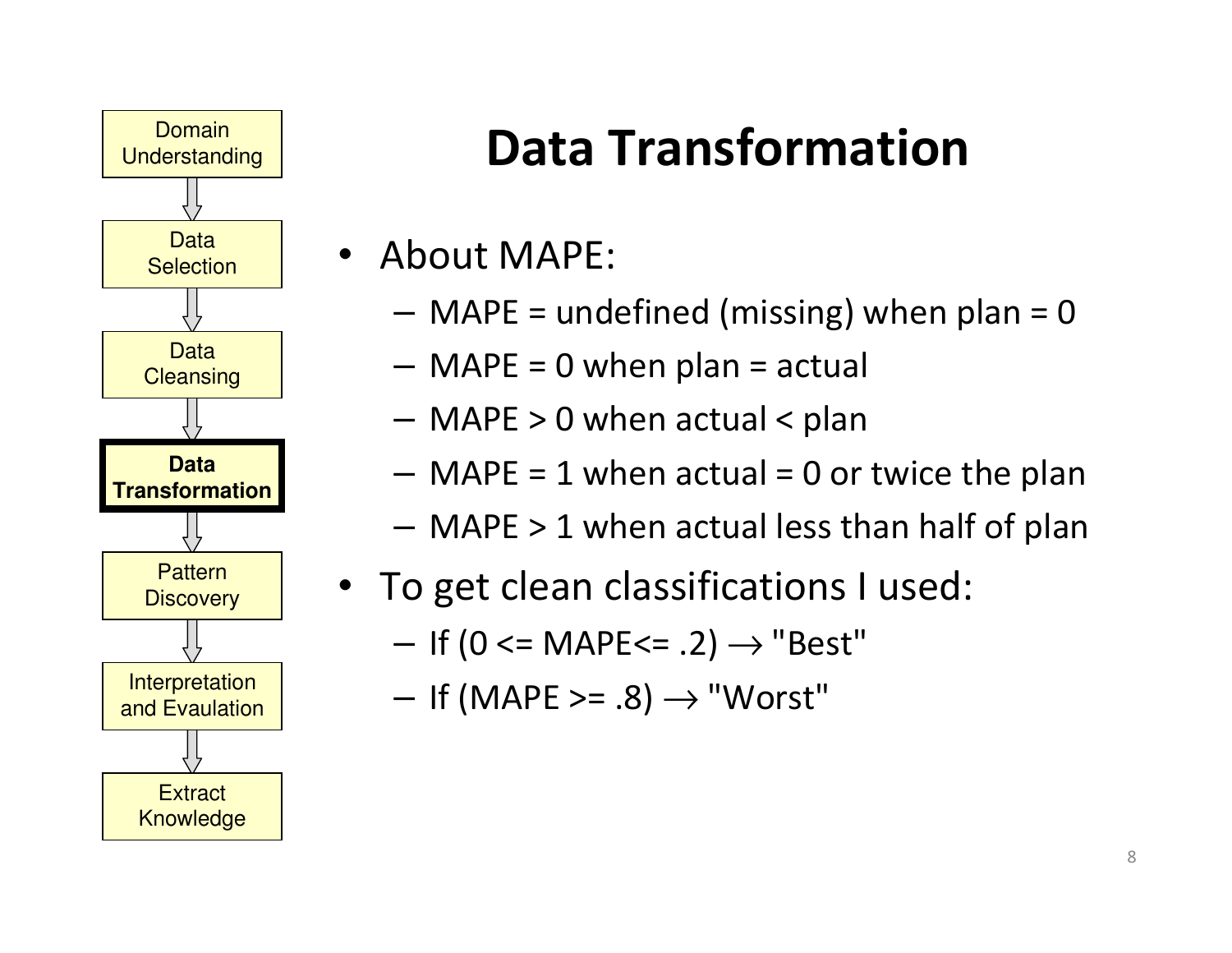

## Pattern Discovery

- I used decision trees in SPSS.
- • I had chosen six weeks of data: two weeks from each of September, October,and November 2010. WEEK  $=$  1 thru 6.
- I used weeks 1, 3, and 5 for training, and weeks 2, 4, and 6 for testing: RECODE Week (1=1) (2=2) (3=1) (4=2) (5=1) (6=2)INTO Train\_Test.
- To minimize overfitting and make theresulting trees easier to understand, I setMinimum Change in Improvement to .01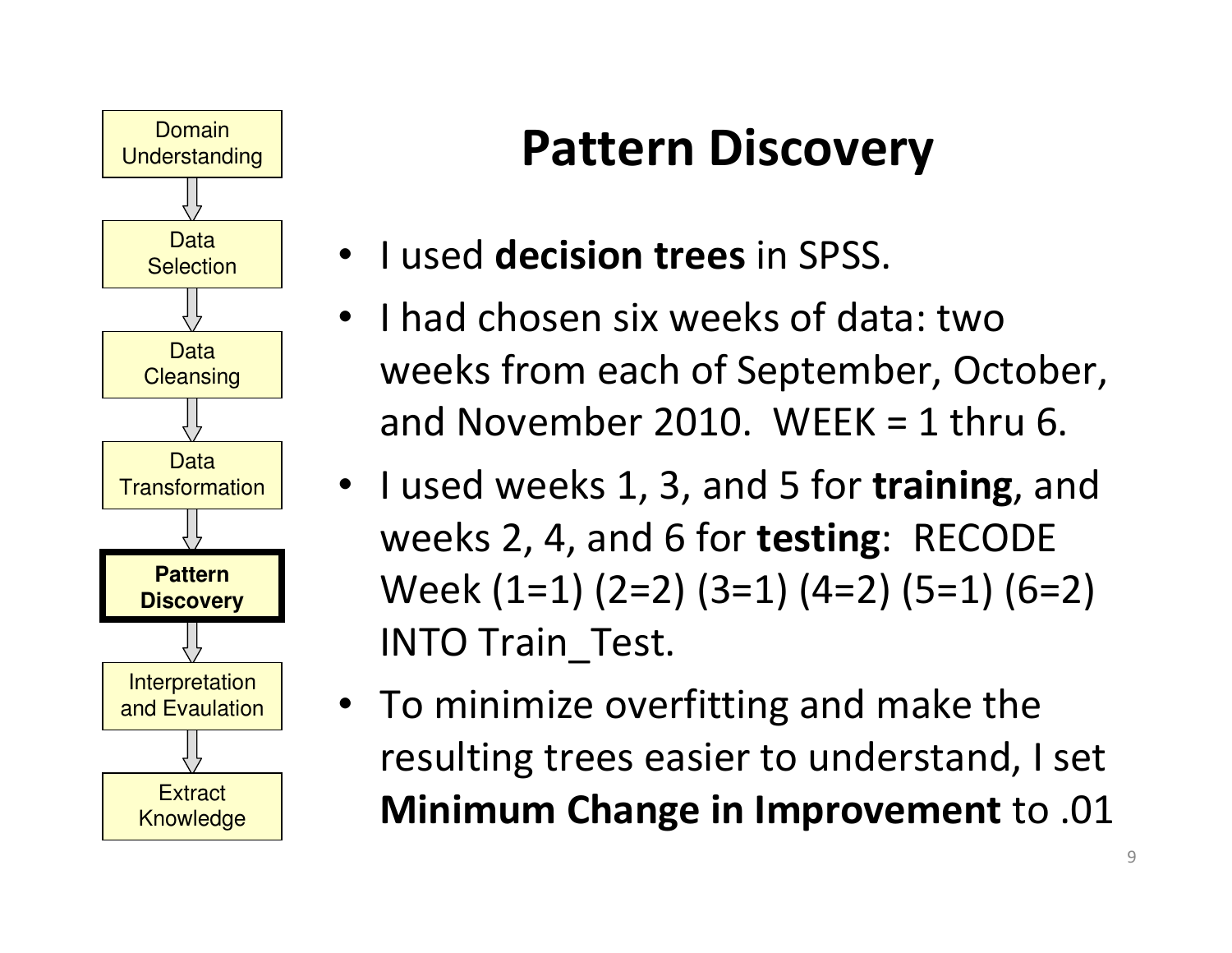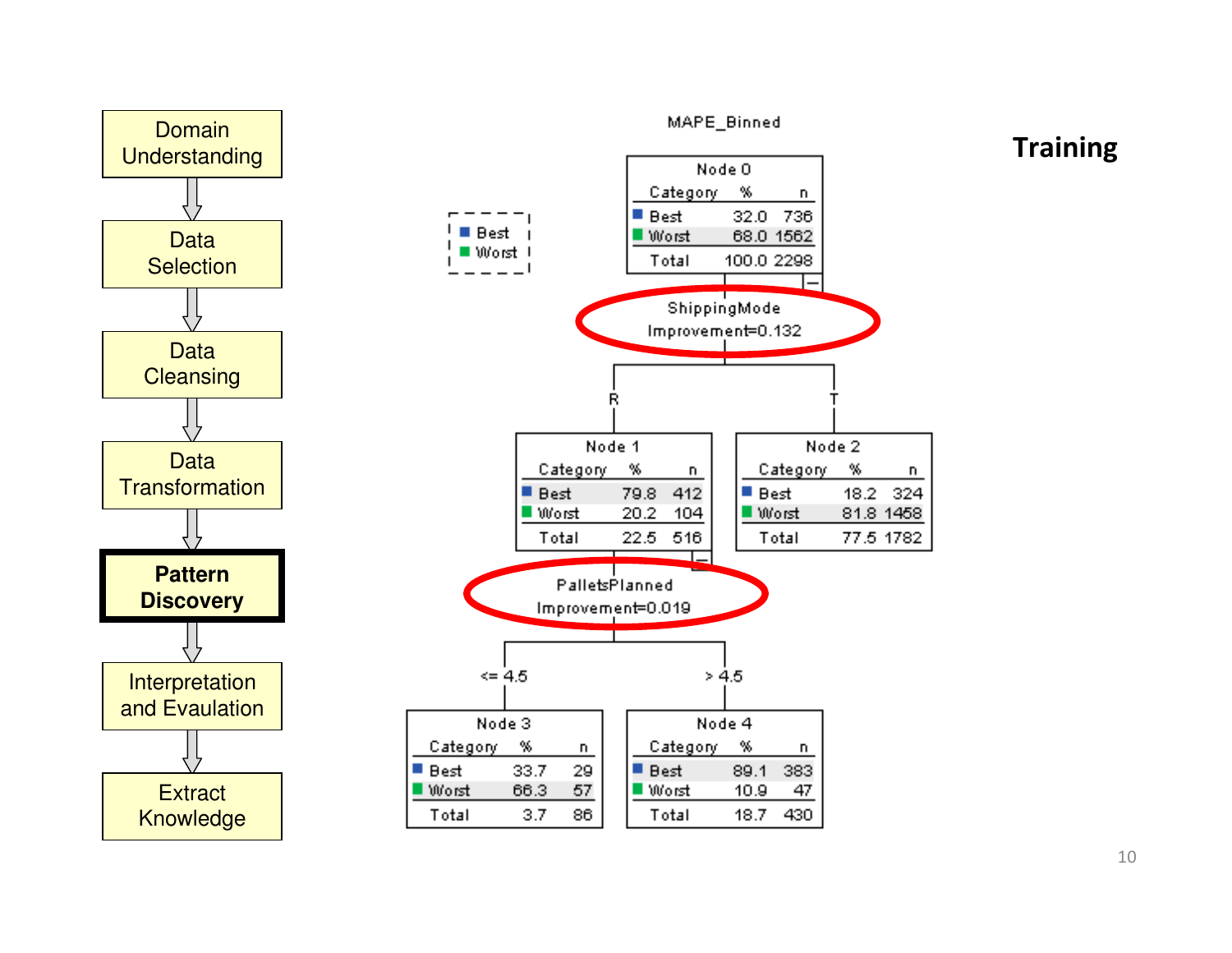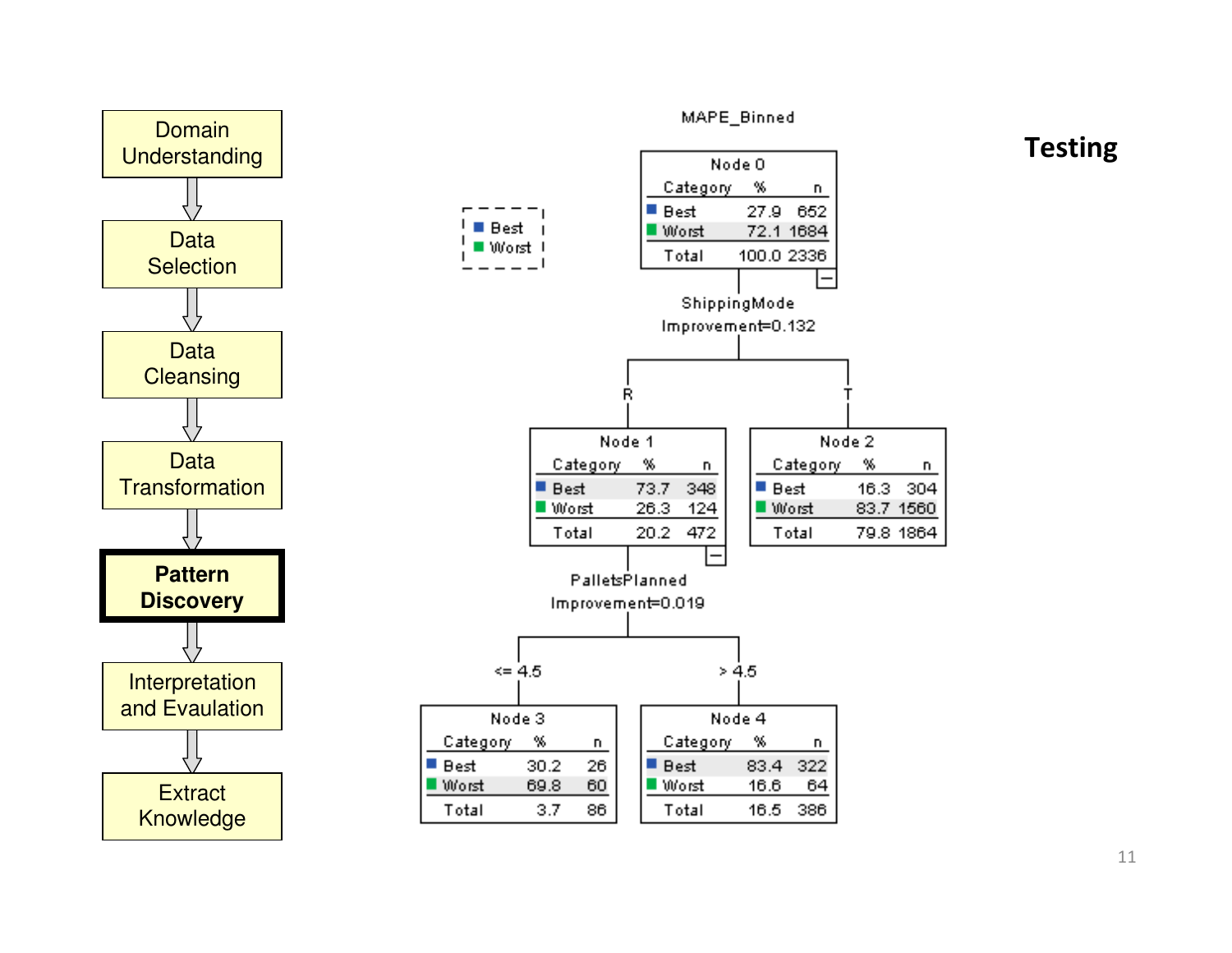



|                 |                           | Predicted   |       |                    |
|-----------------|---------------------------|-------------|-------|--------------------|
| Sample          | Observed                  | <b>Best</b> | Worst | Percent<br>Correct |
| <b>Training</b> | <b>Best</b>               | 383         | 353   | 52.0%              |
|                 | Worst                     | 47          | 1515  | 97.0%              |
|                 | <b>Overall Percentage</b> | 18.7%       | 81.3% | 82.6%              |
| Test            | Best                      | 322         | 330   | 49.4%              |
|                 | Worst                     | 64          | 1620  | 96.2%              |
|                 | <b>Overall Percentage</b> | 16.5%       | 83.5% | 83.1%              |

Growing Method: CRT Dependent Variable: MAPE Binned

Result was the same for p=100 c=50,p=50 c=25, p=10 c=5, and p=2 c=1.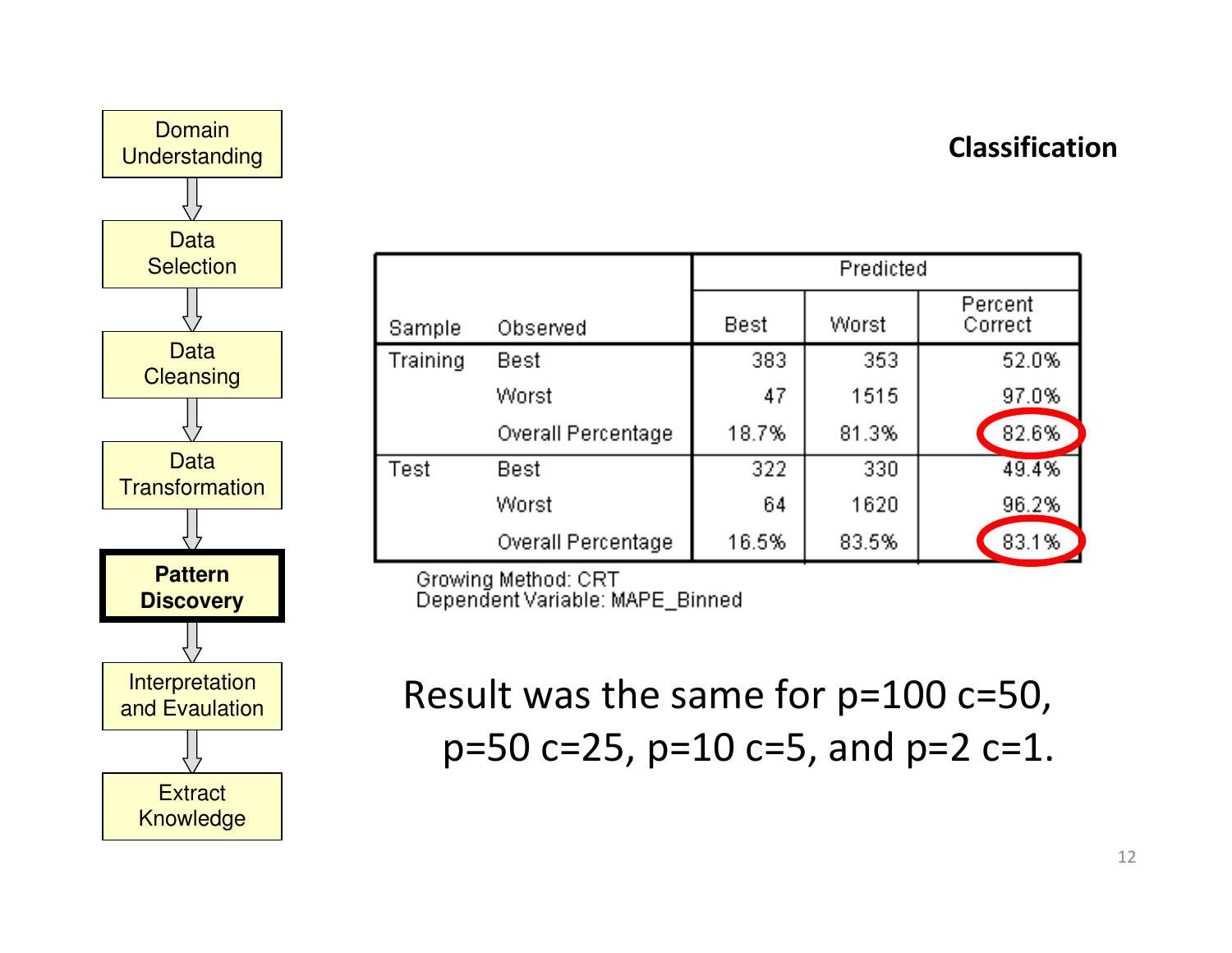

# Confidence Interval

- We can construct a 95% confidenceinterval for the accuracy as follows:
- Classifier Error Rate (E) = number of test set errors divided by number of test setinstances =  $(330 + 64) / 2336 = .169$
- Sample variance  $(V)$  = E  $*$  (1-E) = .169  $*$  $.831 = .1404$
- Standard error (SE) = sqrt(V/n) =sqrt(.1404/2336) = .00775
- Confidence interval =  $E \pm 2*SE = .169 \pm 169$  $2*.00775 = .169 \pm .016 = (.153, .185)$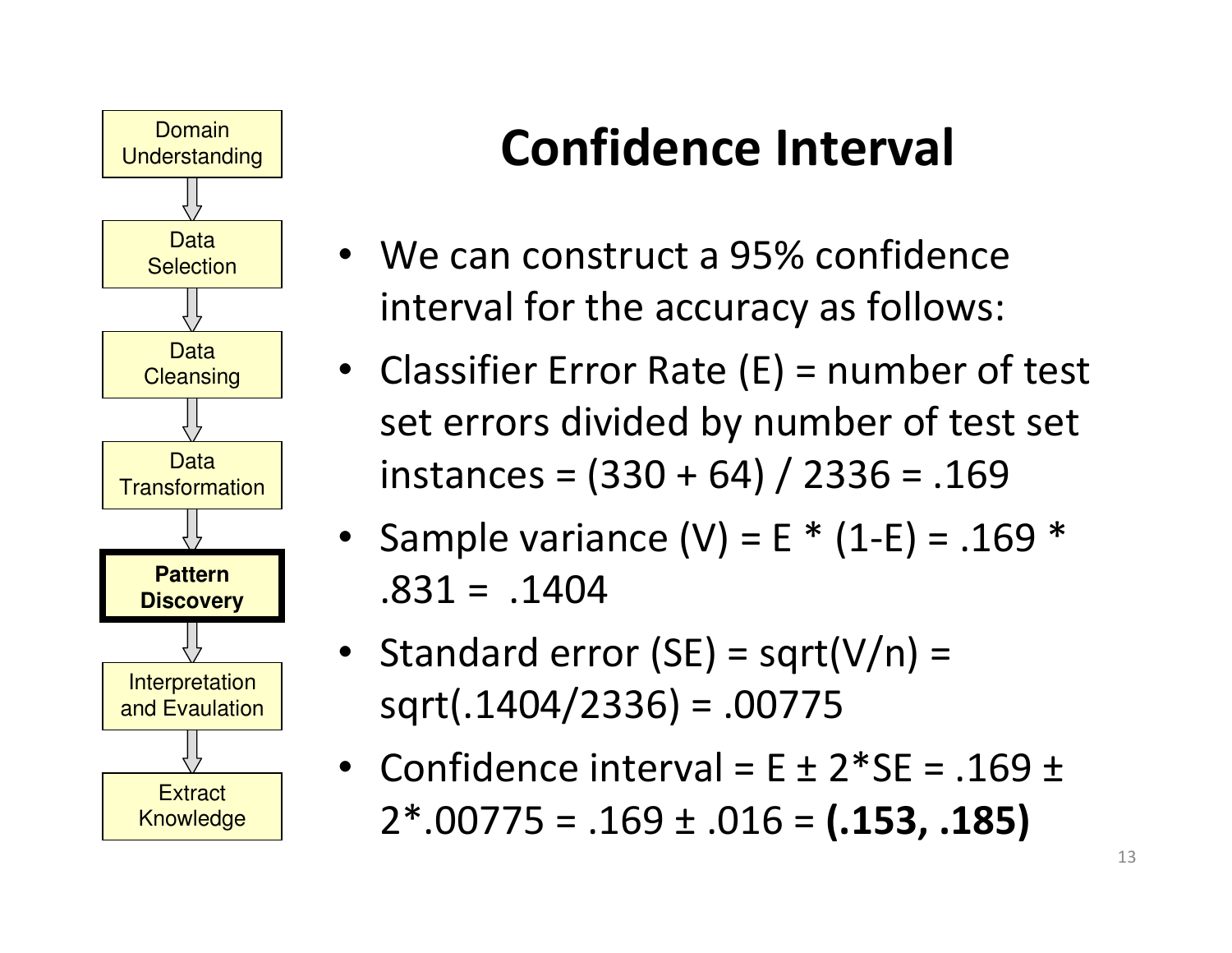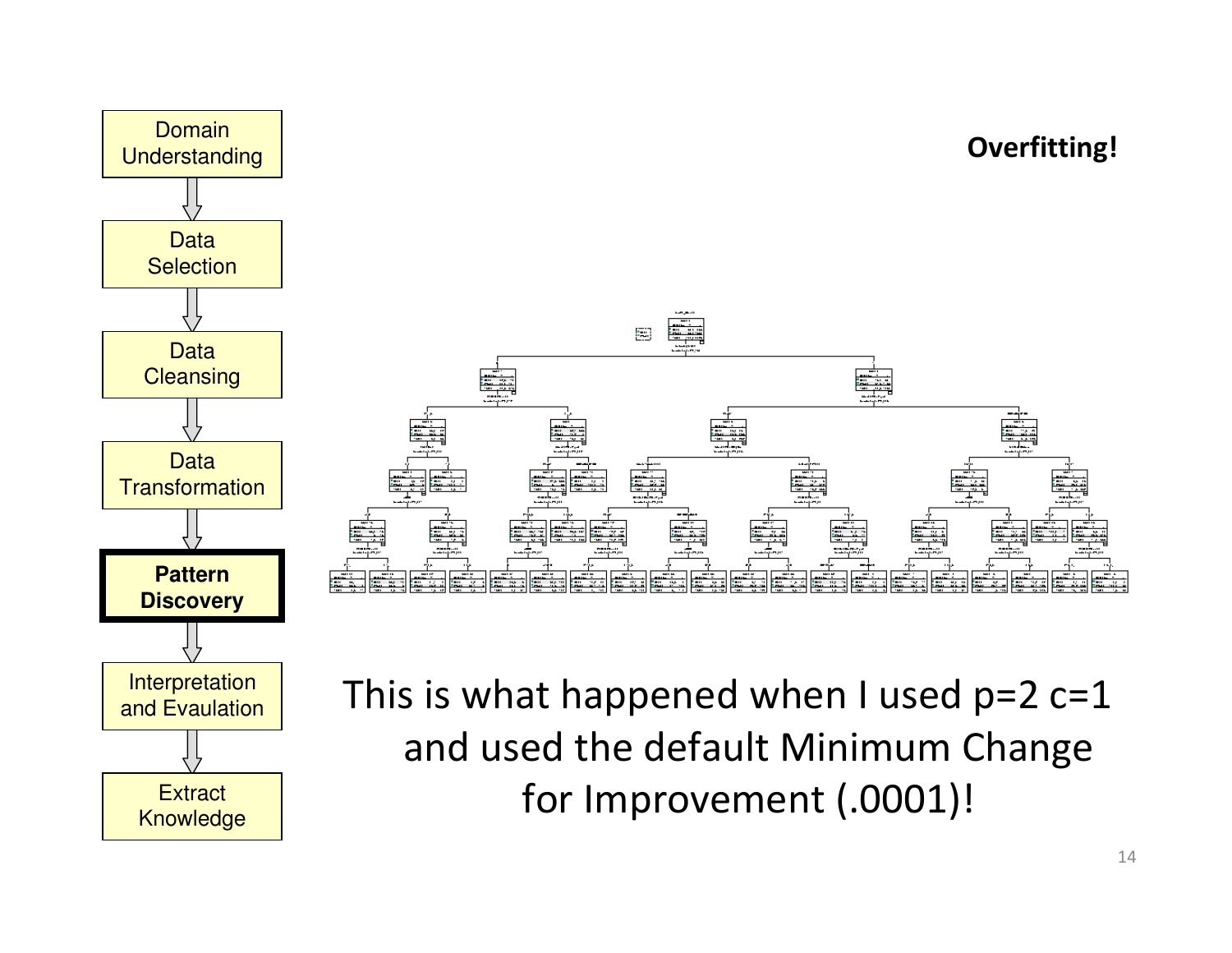

- I was not satisfied with the trivial resultsand attributed them to the data beingtoo complex; that is, representing toomany populations.
- I used Excel to run a **Pareto analysis** on the data. It turns out that those itemswith planned shipment of 50 or moreconstitute 80% of all shipments.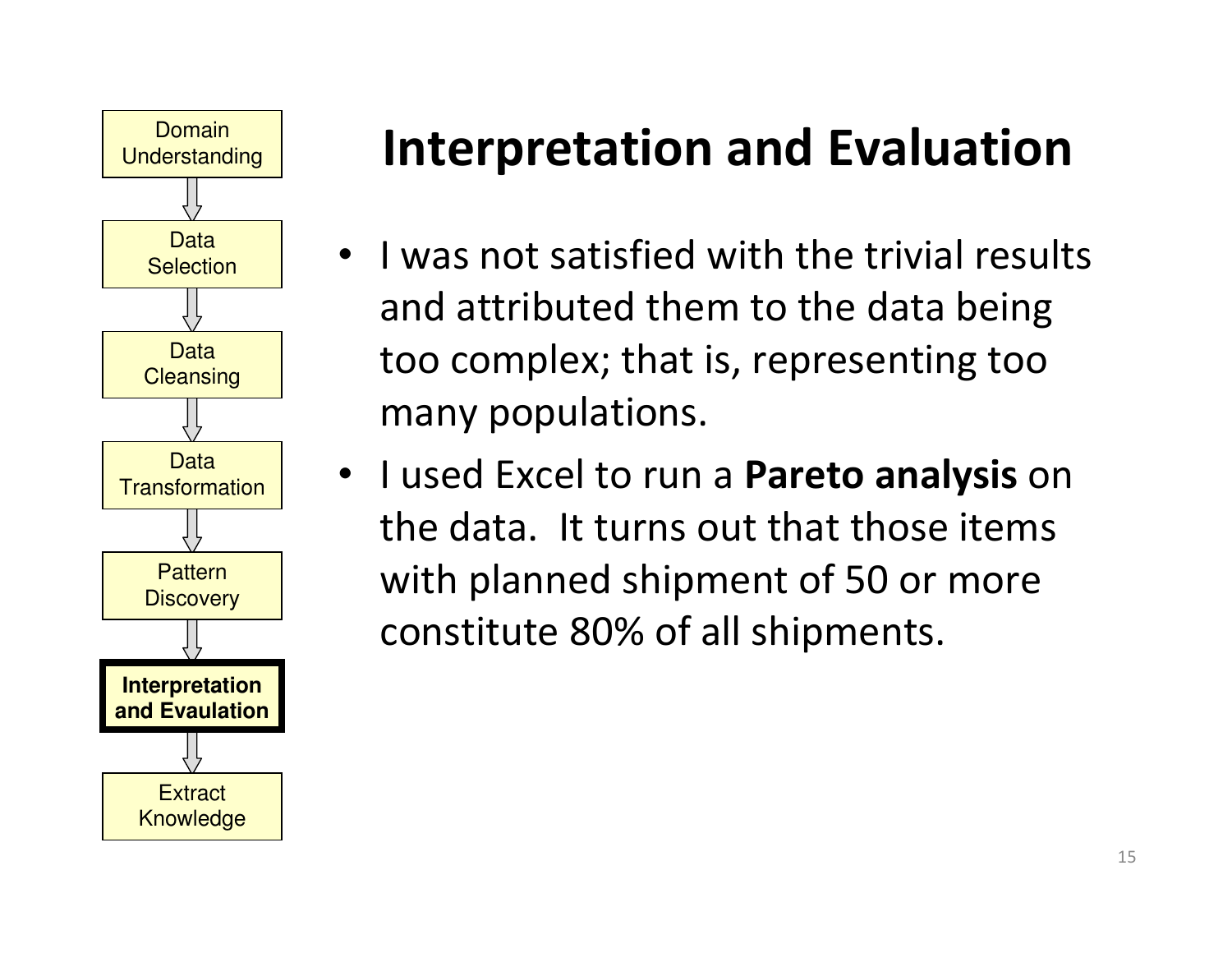

• An observation: I have 9,233 rows of data. There are 1,622 rows with planned shipment of 50 or more: that is 1,622 /9,233 = 17.6%, which is pretty close tothe proverbial 80/20 rule oftenmentioned with Pareto analysis!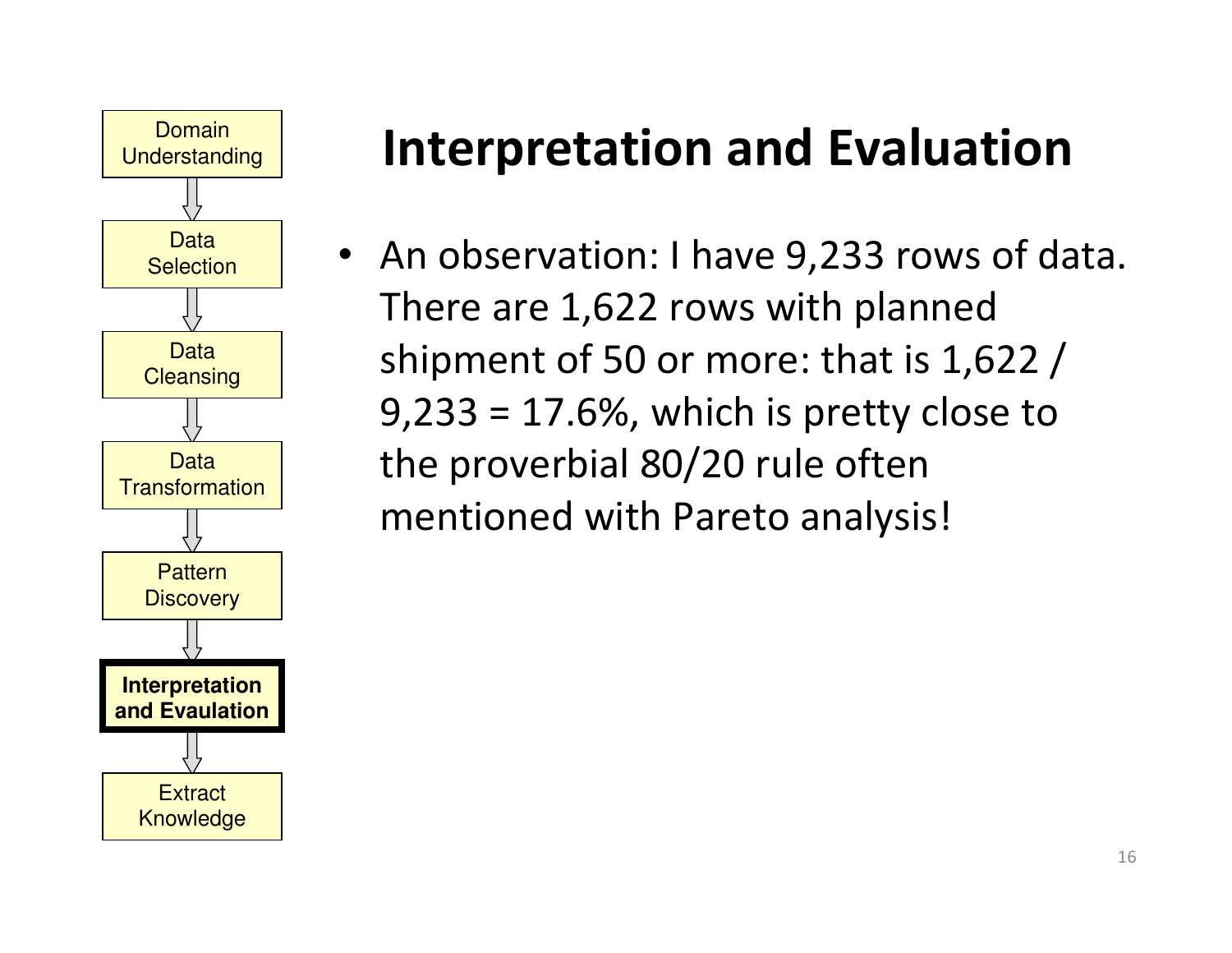

- I added a new variable indicating whichrows had planned shipment of 50 ormore and which did not.
- I then reran the decision tree for eachcondition.
- • And so we see that data mining is, in fact, an iterative process!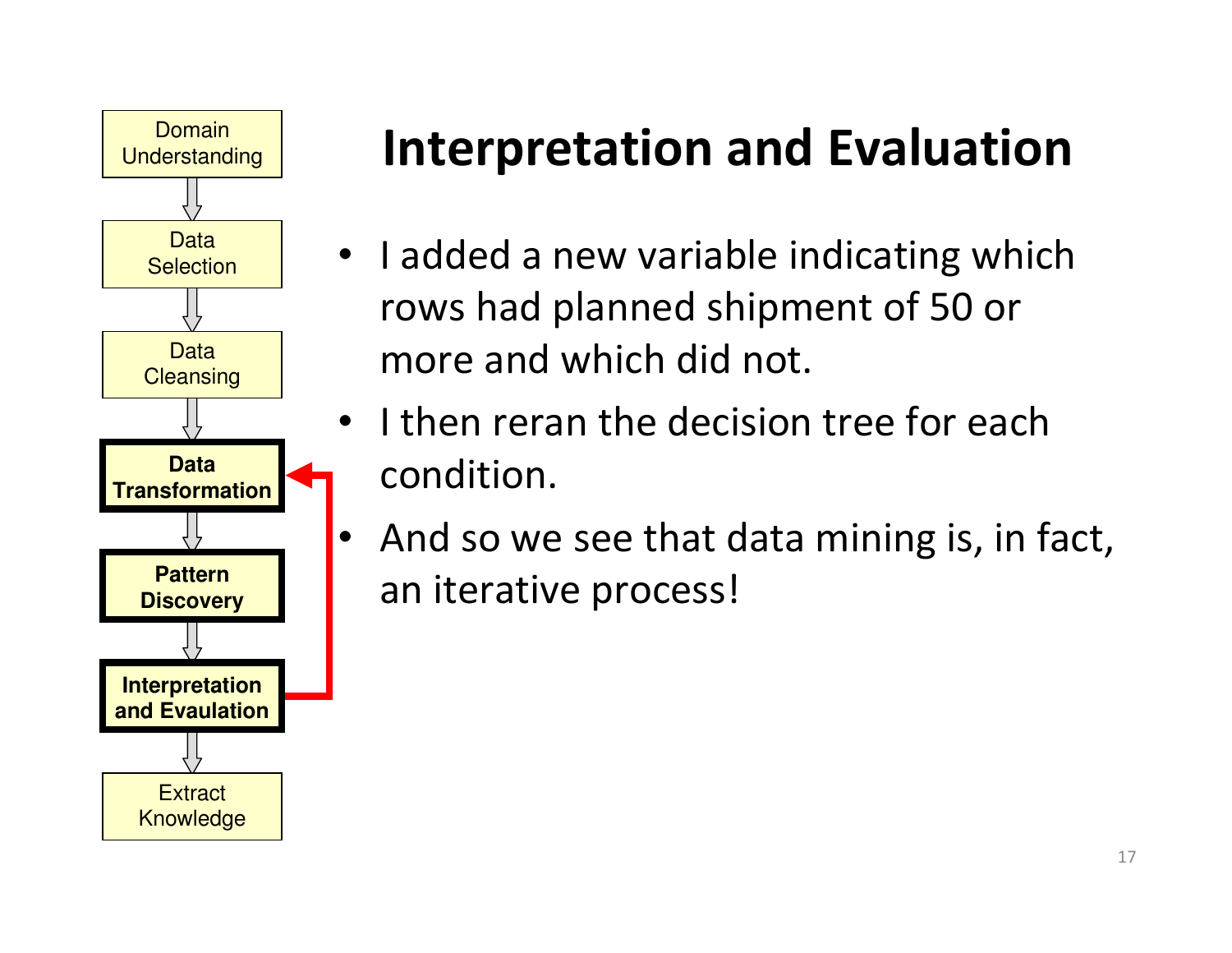

18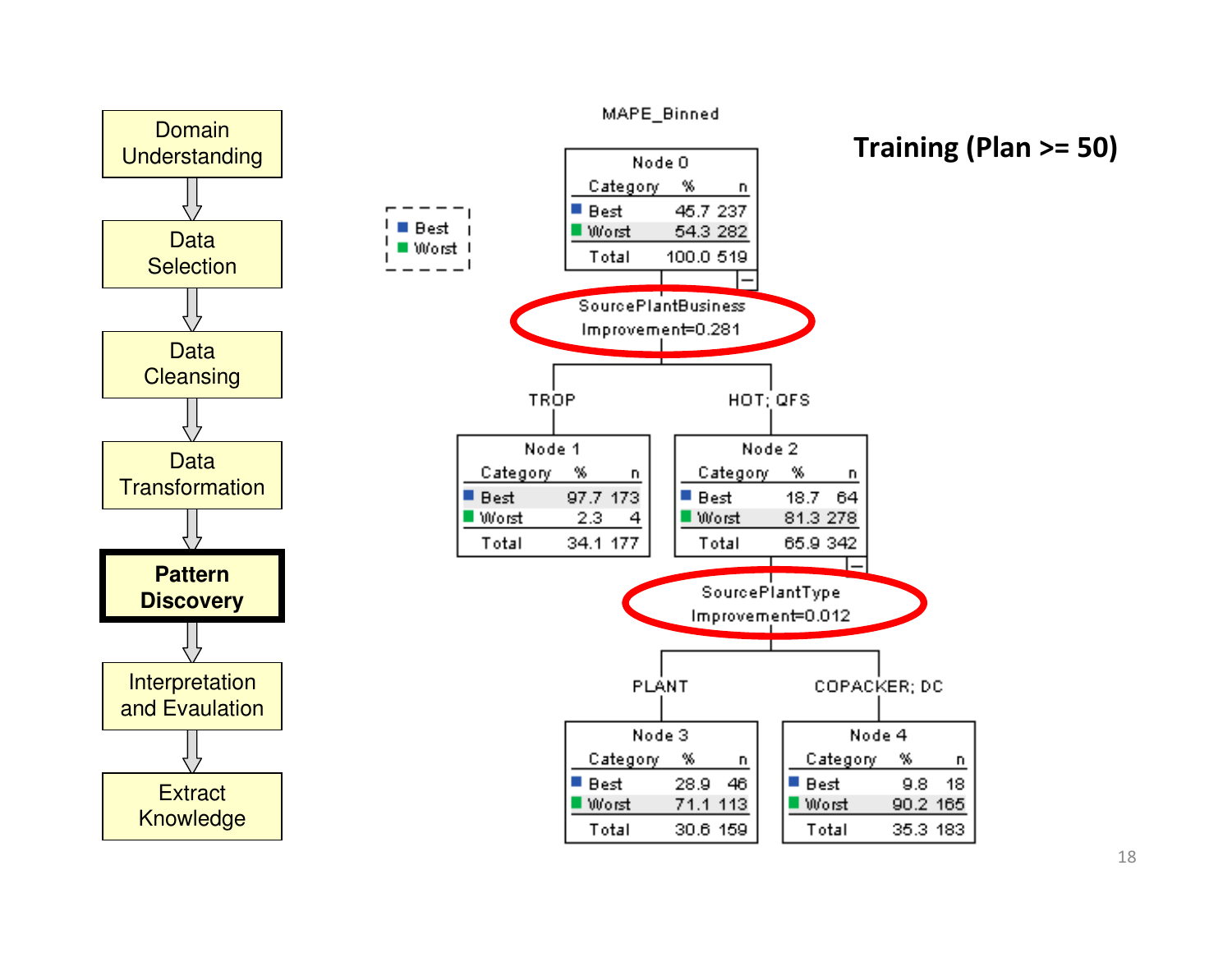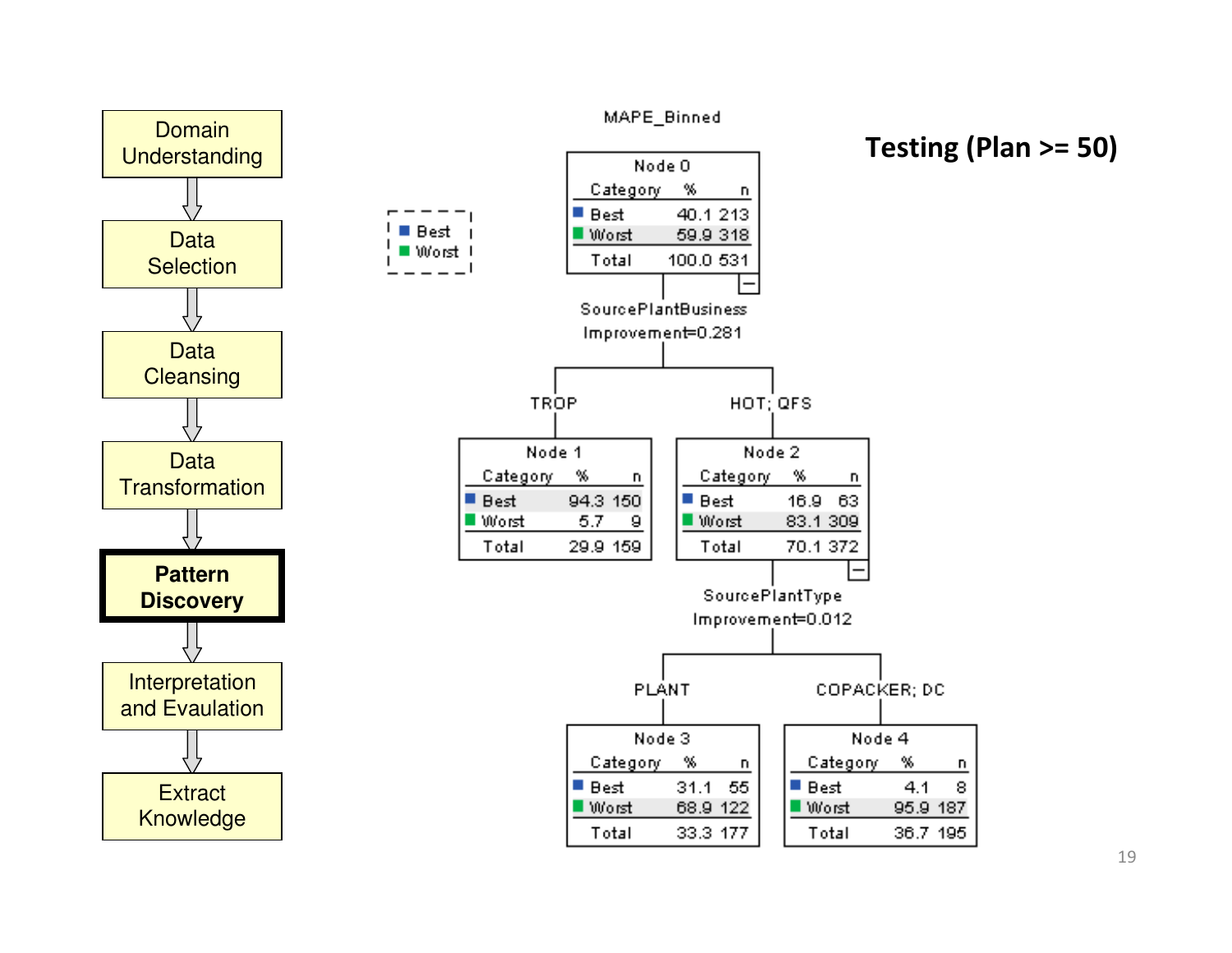



|          |                           | Predicted |       |                    |
|----------|---------------------------|-----------|-------|--------------------|
| Sample   | Observed                  | Best      | Worst | Percent<br>Correct |
| Training | Best                      | 173       | 64    | 73.0%              |
|          | Worst                     | 4         | 278   | 98.6%              |
|          | <b>Overall Percentage</b> | 34.1%     | 65.9% | 86.9%              |
| Test     | Best                      | 150       | 63    | 70.4%              |
|          | Worst                     | 9         | 309   | 97.2%              |
|          | <b>Overall Percentage</b> | 29.9%     | 70.1% | 86.4%              |

Growing Method: CRT<br>Dependent Variable: MAPE\_Binned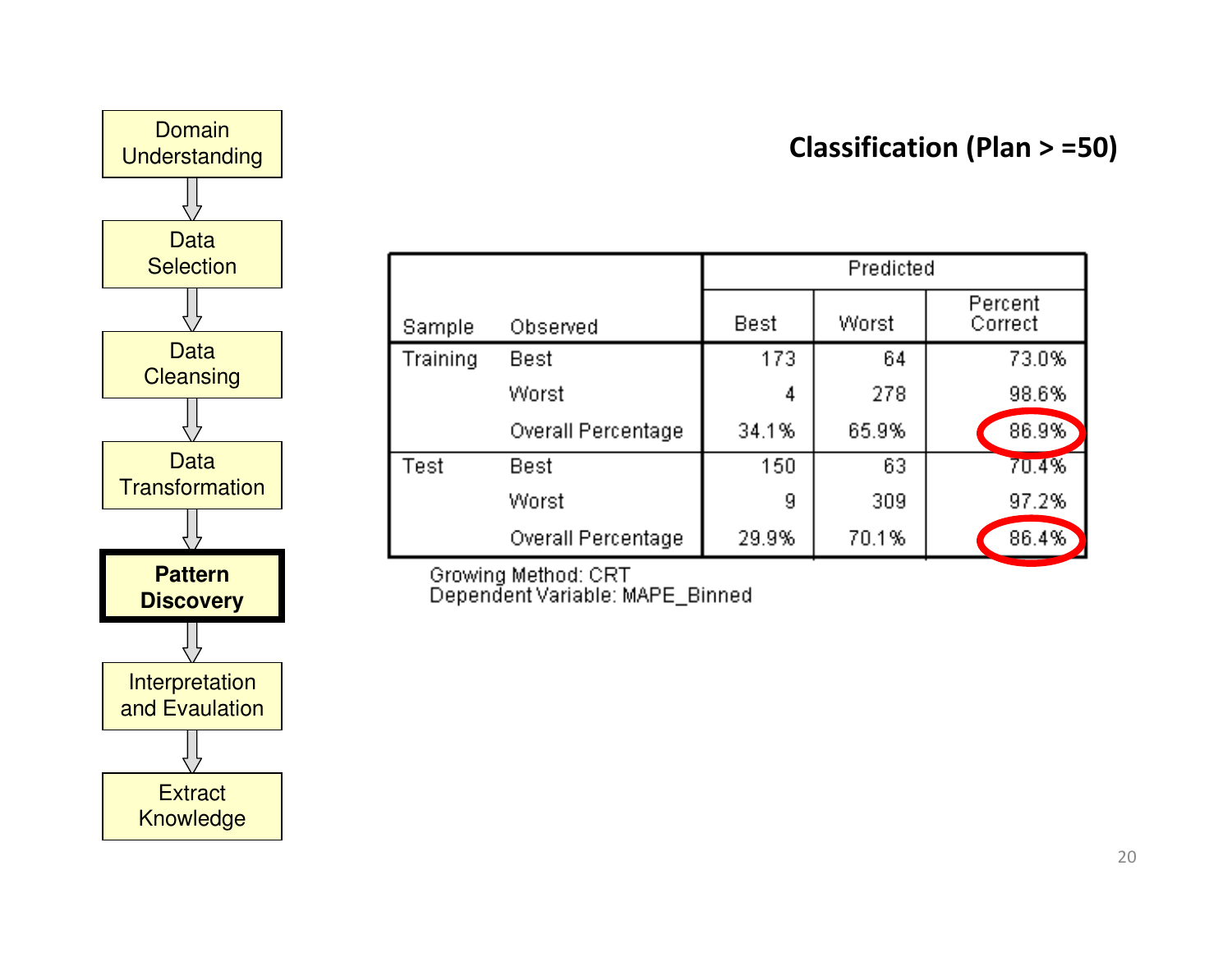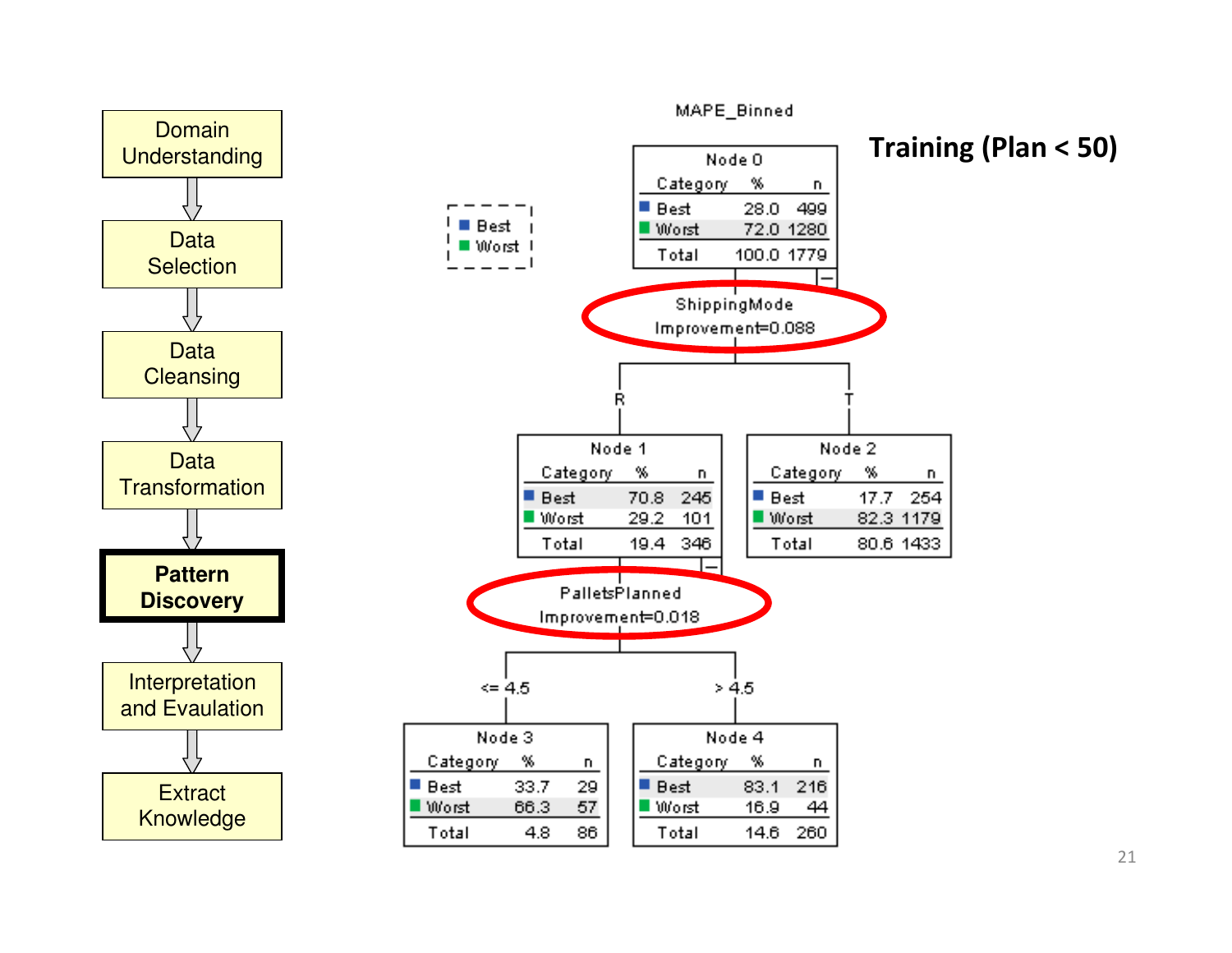

MAPE Binned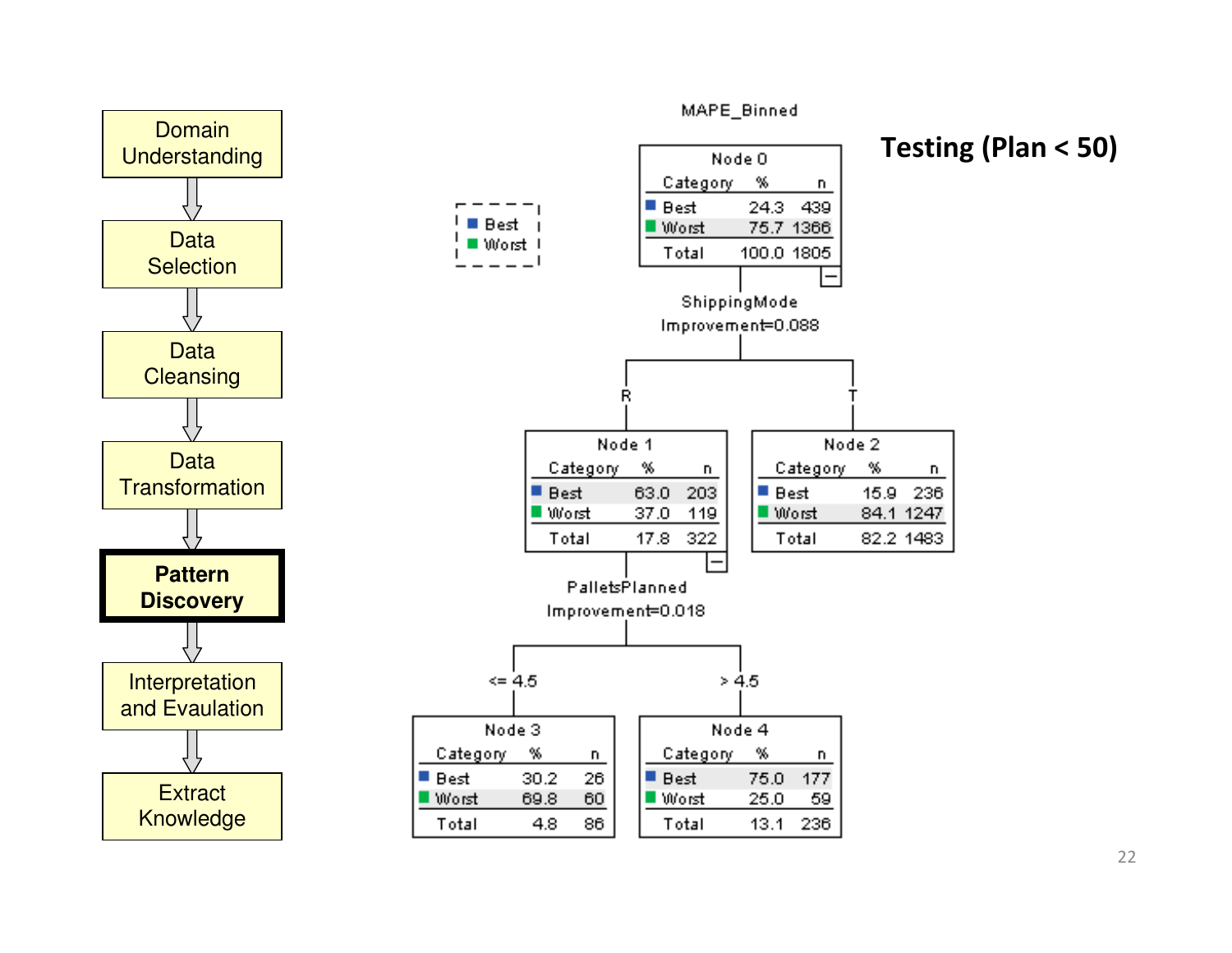



|          |                           | Predicted   |       |                    |
|----------|---------------------------|-------------|-------|--------------------|
| Sample   | Observed                  | <b>Best</b> | Worst | Percent<br>Correct |
| Training | Best                      | 383         | 353   | 52.0%              |
|          | Worst                     | 47          | 1515  | 97.0%              |
|          | <b>Overall Percentage</b> | 18.7%       | 81.3% | 82.6%              |
| Test     | Best                      | 322         | 330   | 49.4%              |
|          | Worst                     | 64          | 1620  | 96.2%              |
|          | <b>Overall Percentage</b> | 16.5%       | 83.5% | 83.1%              |

Growing Method: CRT Dependent Variable: MAPE Binned

Result was the same for p=100 c=50,p=50 c=25, p=10 c=5, and p=2 c=1.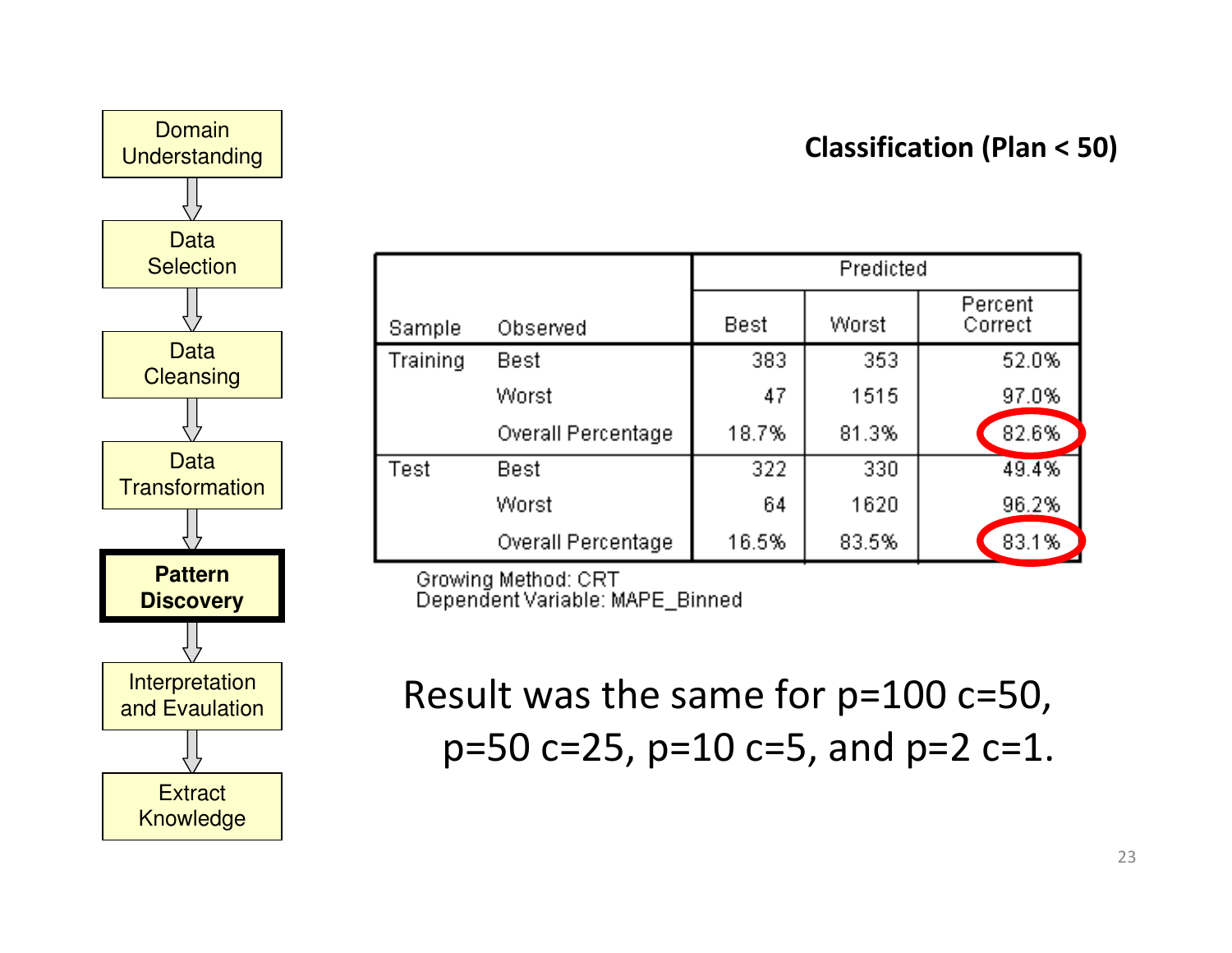

- There were, indeed, very different resultsfor those records with plan >= 50 andthose with plan < 50.
- Ultimately, my client will have to determine if the findings are relevent and make business sense. (In particular, I amcurious about the cut at 4.5 pallets...?)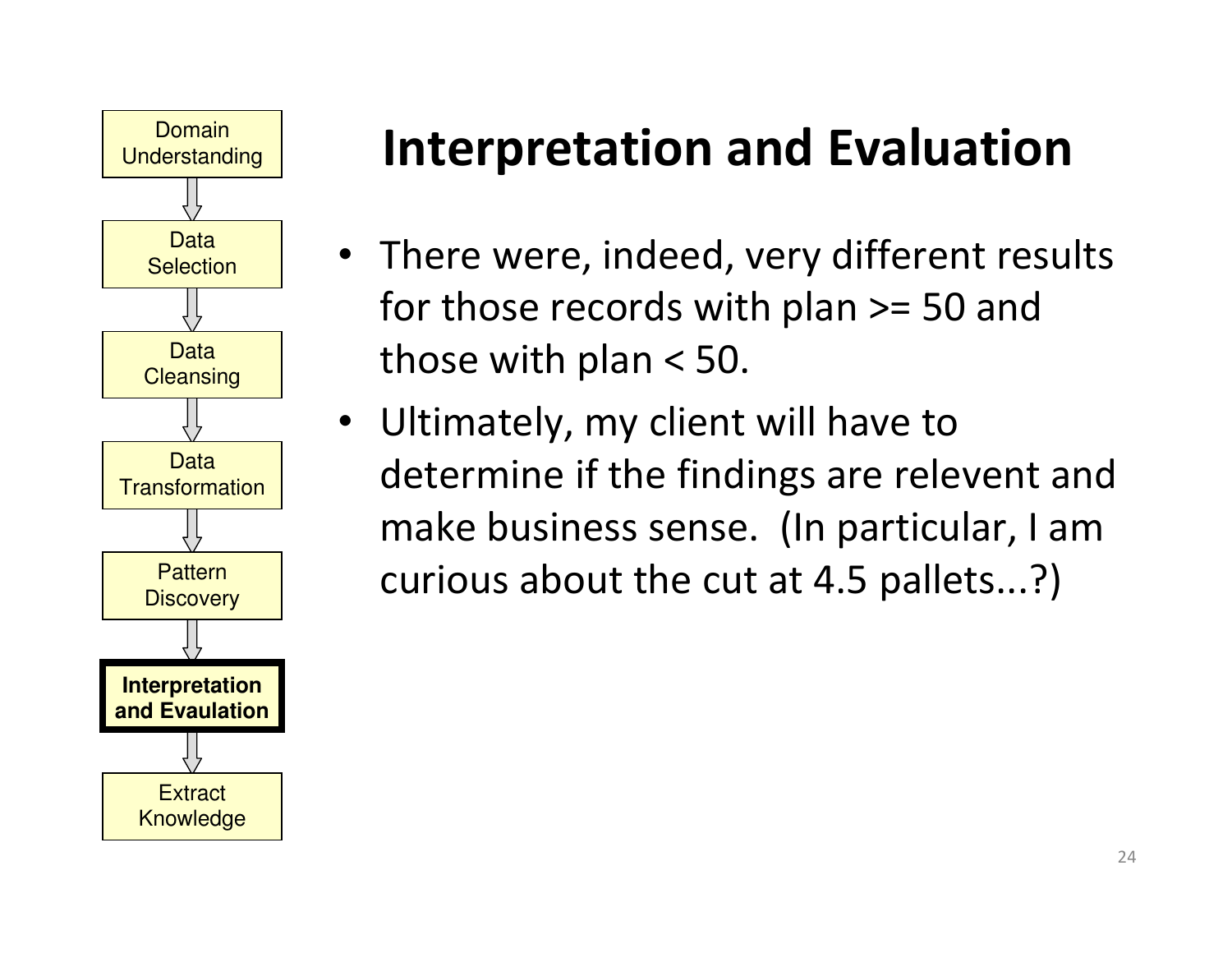

# Extract Knowledge

- Knowledge should be
	- **Links of the Common**  $-$  non-trivial / non-intuitive
	- **Links of the Common**  $-$  previously unknown
	- **Links of the Common**  $-$  potentially useful
- My results were rather underwhelming. In fact, I was forewarned that this mightbe the case.
- Nevertheless, the process shows merit.
- Given the proper variables, I am convinced that the process would isolatethe root causes of non-compliance.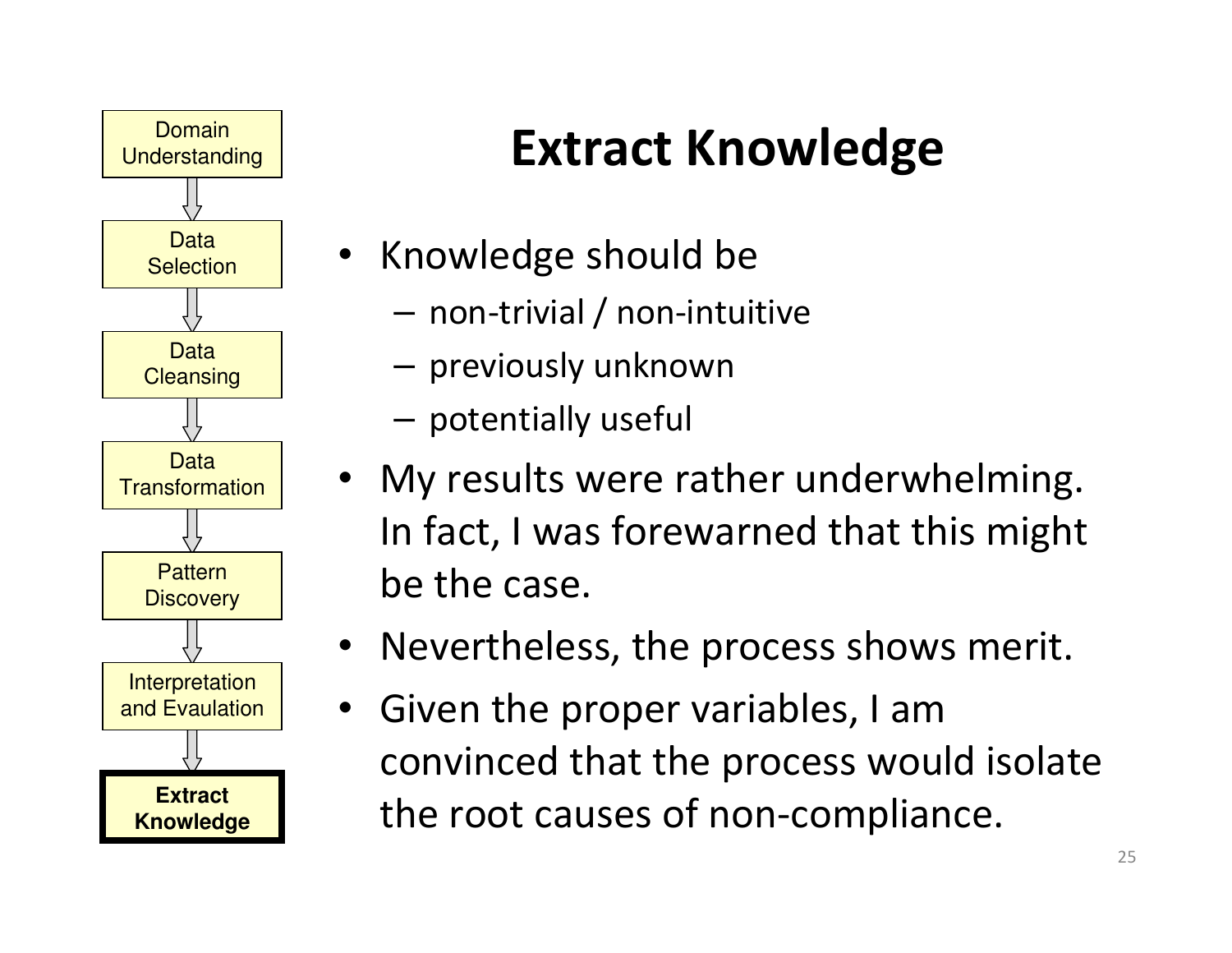

• This is harder than it looks! The casual observer will look at the end result and,not seeing all the dead ends I ran into,think it was easy!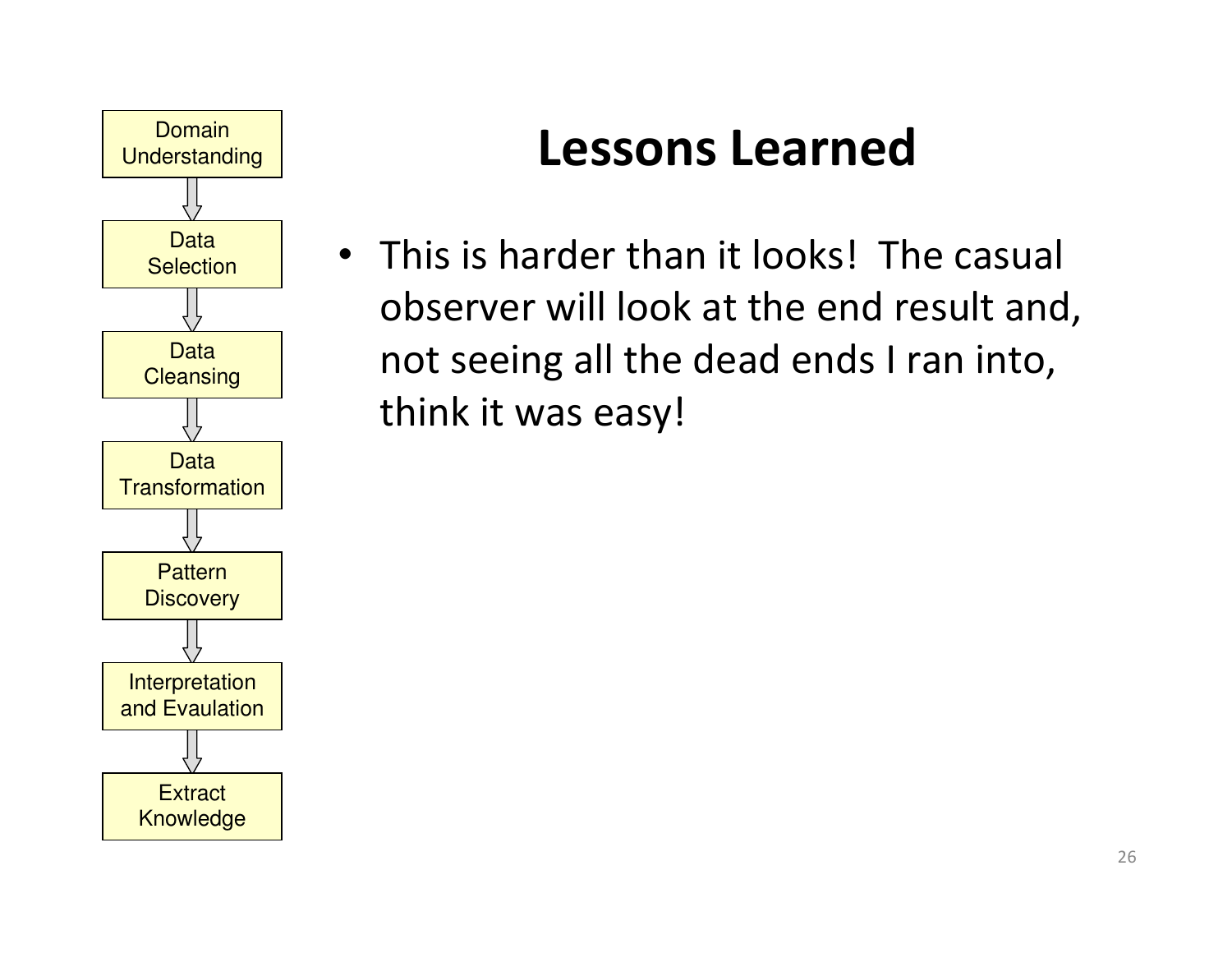

• I would prefer a scripting language whereI can comment / uncomment my code,making it easier to remember whatcombinations I have already tried. (Thiscomment may be indicative of my biasfor SAS and my current lack of familiaritywith SPSS.)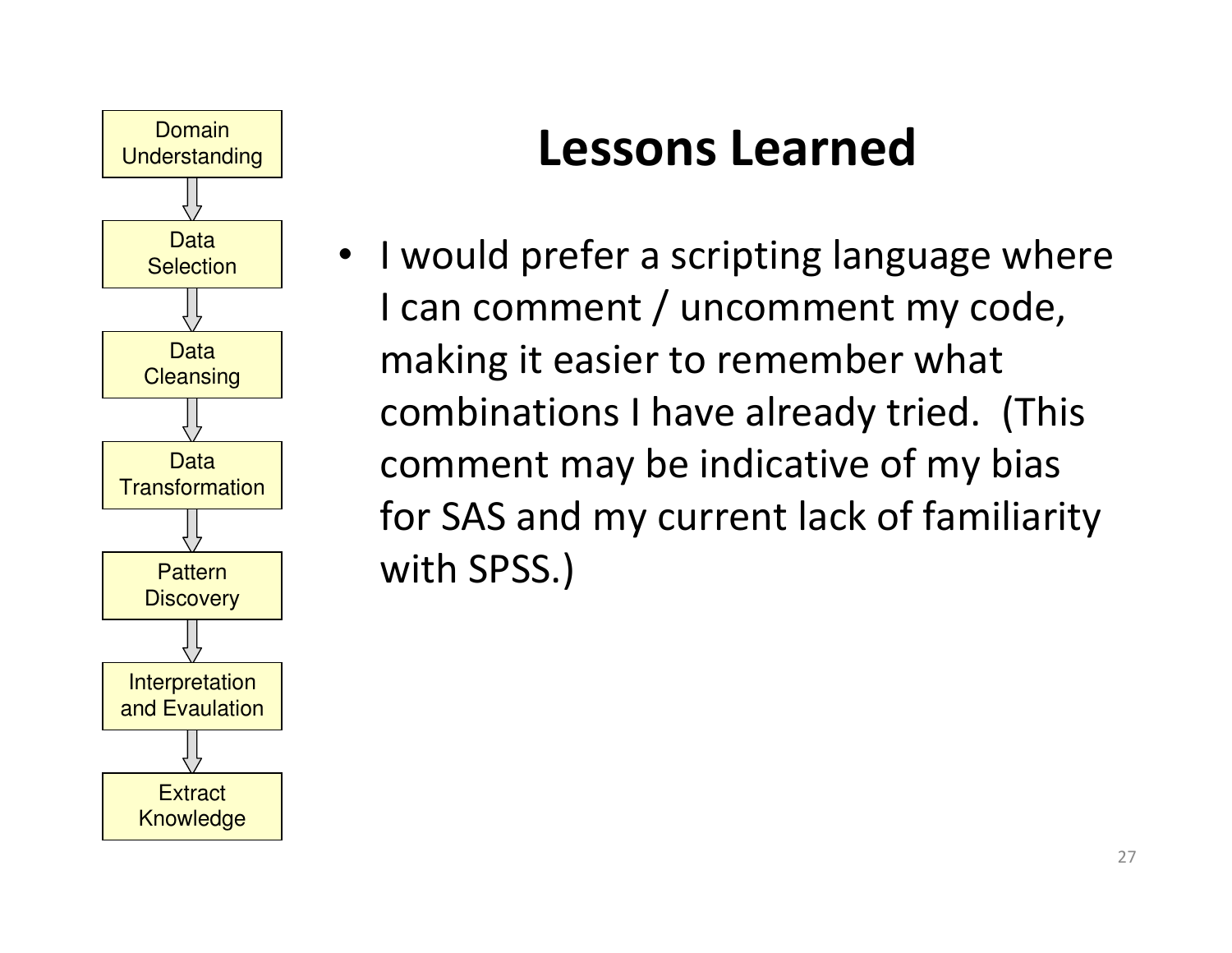

- I was really annoyed that SPSS doesn't remember the criteria used for recodingdata when you save the dataset. The recoded data is saved, but not the stepsyou took. I kept Notepad open while Iwas using SPSS!
- SPSS also does not remember the criteriaused in building the decision tree.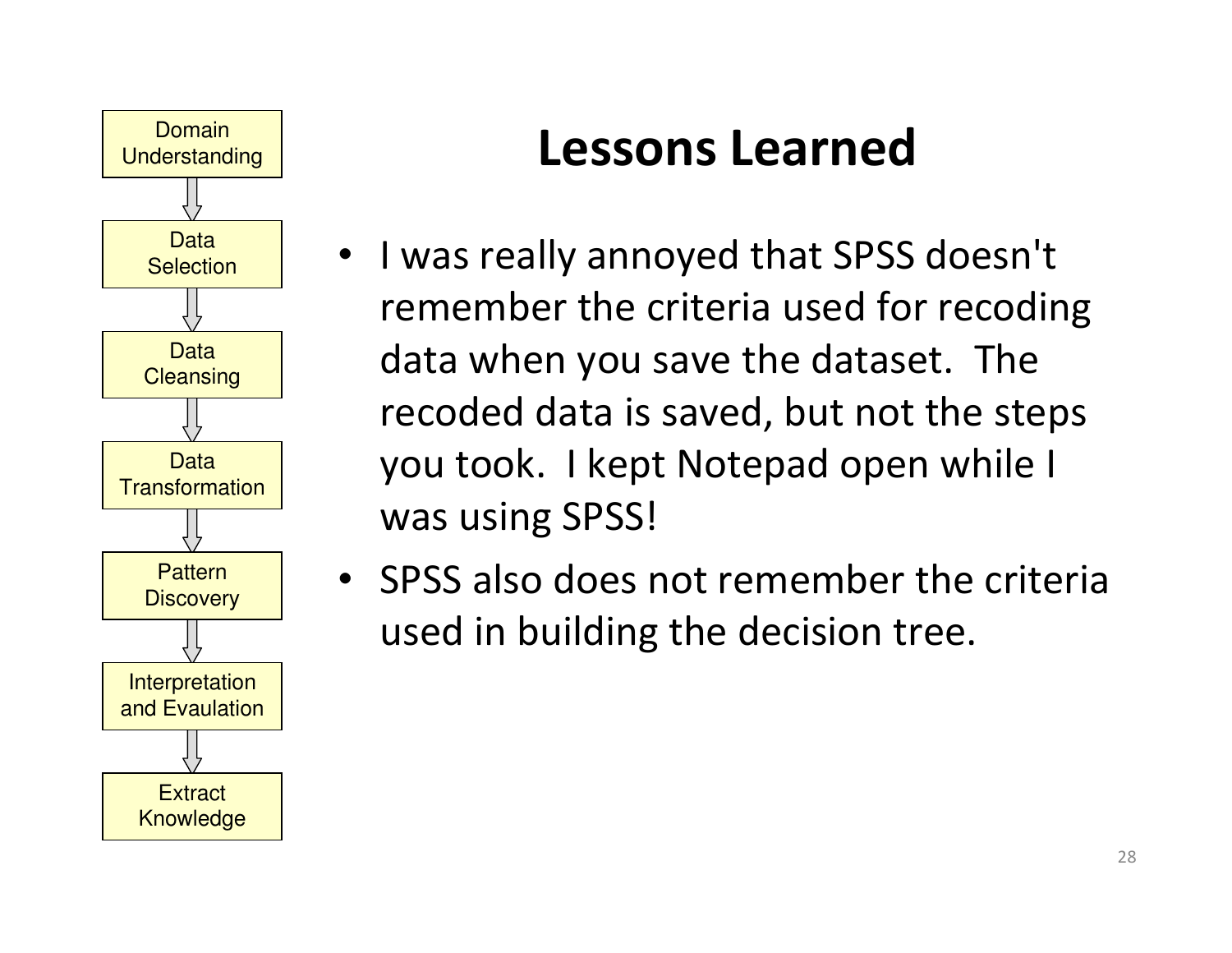

- In my first attempts at this, I aggregatedthe data too early.
- For example, calculating MAPE at thesource type, destination type, materialgroup level rather than calculating MAPEat the source, destination, item level and then appending attributes such as sourcetype, destination type, and materialgroup.
- This left me with too few cases.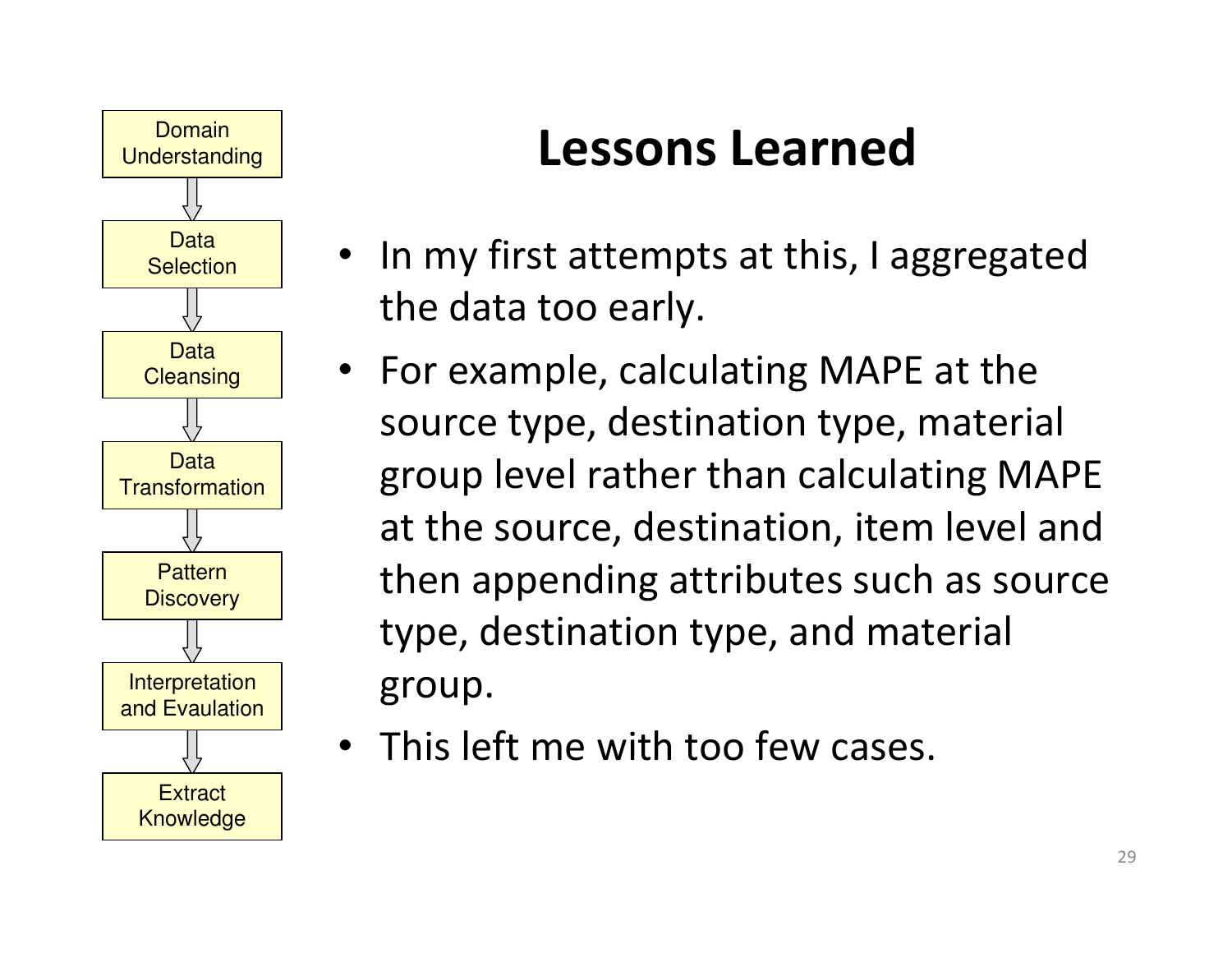

- This is SPSS specific: I found it easier to make broad ranges when recoding data,and then using filters to fine tune theinclusion/exclusion of records. Forexample:
- •• RECODE MAPE (0 thru .5=1) (.5 thru Highest=2) INTO MAPE Binned.
- COMPUTE filter\_\$=(PalletsPlanned >= 50 and ((MAPE >= 0 and MAPE <= .2) or $MAPE > .8$ ).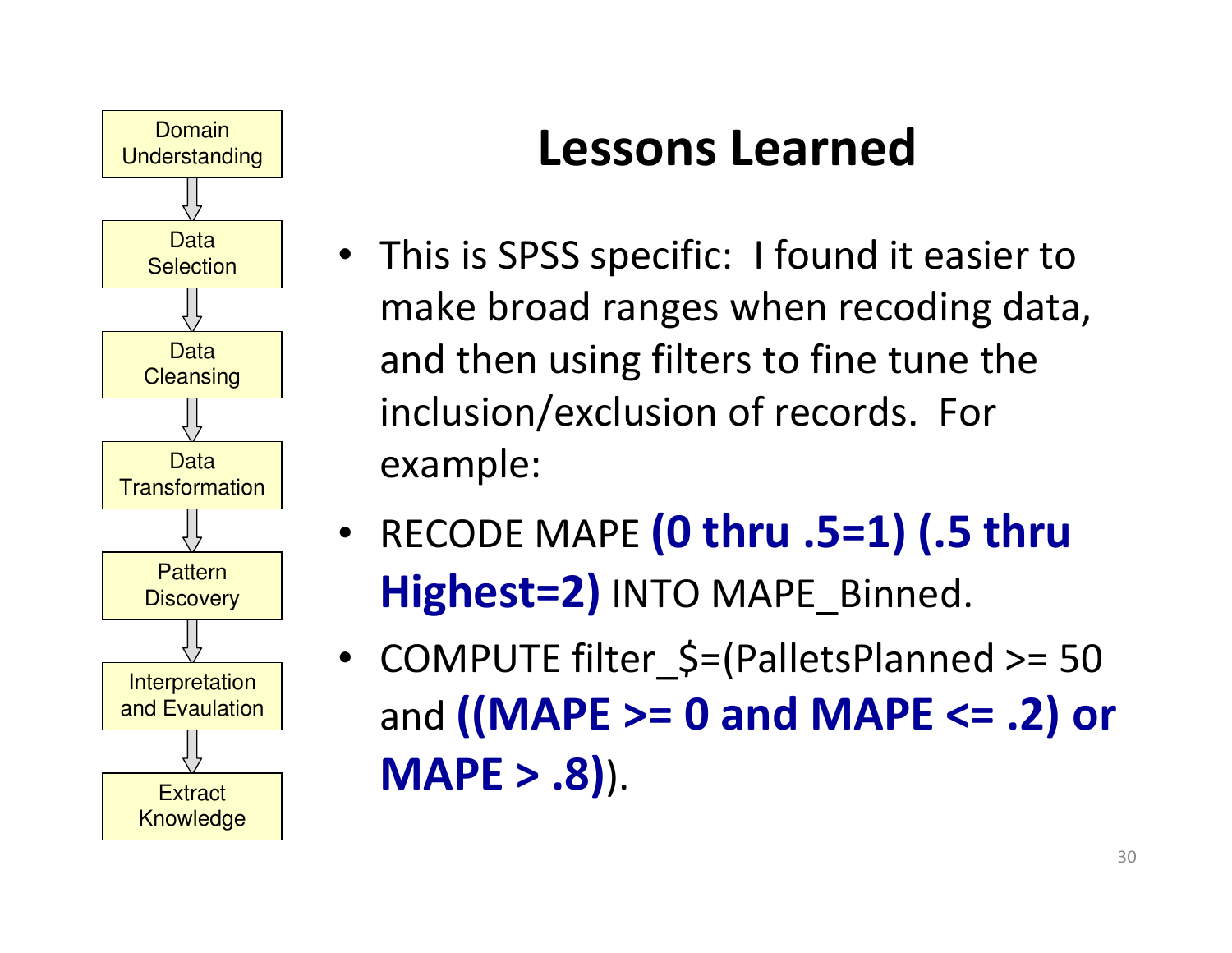

# Questions?